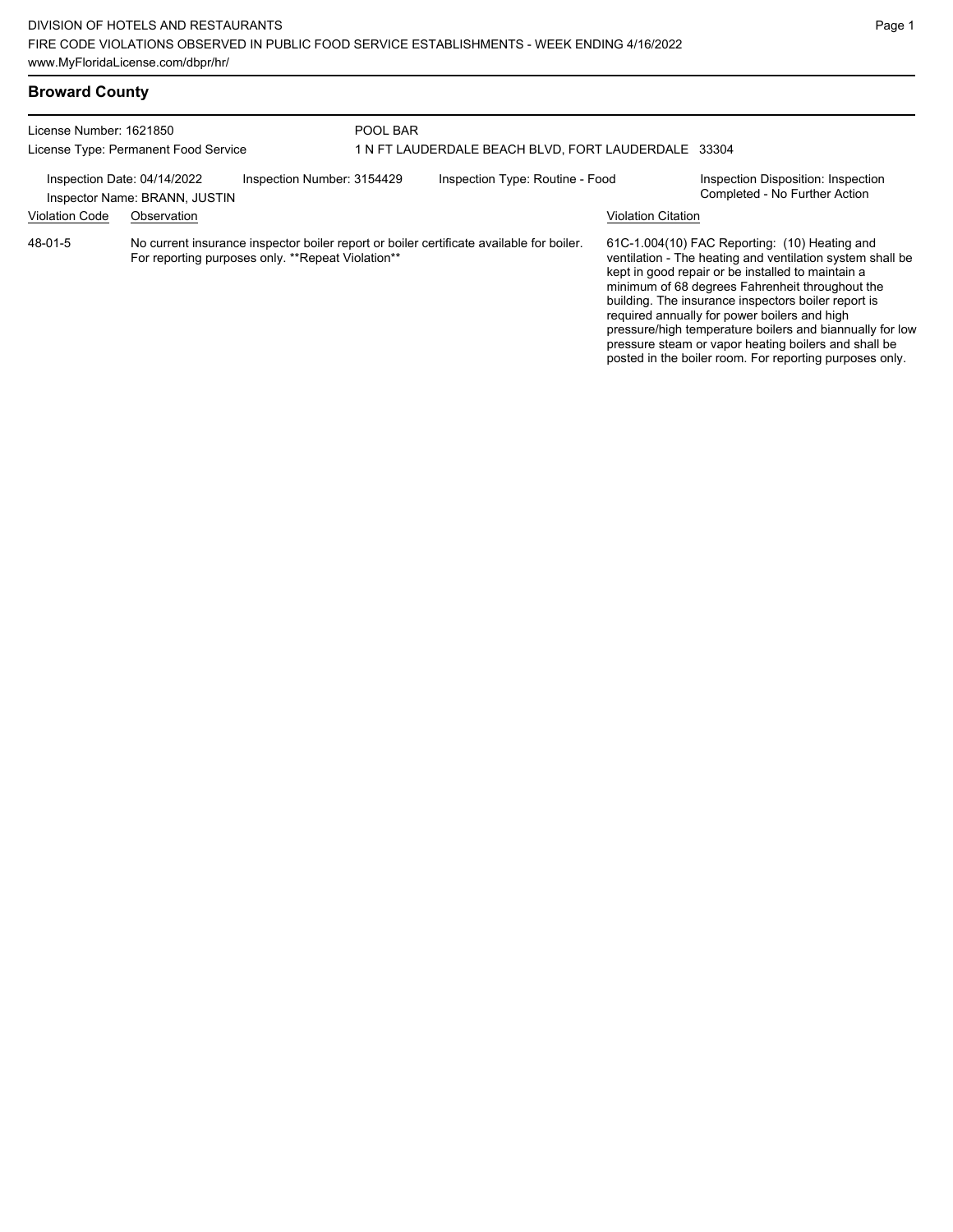#### **Clay County**

License Number: 2000577 License Type: Permanent Food Service

#### L'S COUNTRY KITCHEN 1600 IDLEWILD AVE, GREEN COVE SPRINGS 32043

Inspection Date: 04/14/2022 Inspection Number: 3165901 Inspection Type: Routine - Food Inspection Disposition: Inspection<br>Inspector Name: BIAVA GRANT

Inspector Name: BIAVA, GRANT

# Violation Code Observation Violation Citation

Use of cooking equipment producing grease laden vapors/smoke with no hood suppression system installed. Notified Fire AHJ. For reporting purposes only. Small fryer on cook line not under hood. 45-04-4

509.032(2)(d) FS Reporting: (d) The division, or its agent, shall notify the local firesafety authority or the State Fire Marshal of any readily observable violation of a rule adopted under chapter 633 which relates to public lodging establishments or public food establishments, and the identification of such violation does not require any firesafety inspection certification. For reporting purposes only.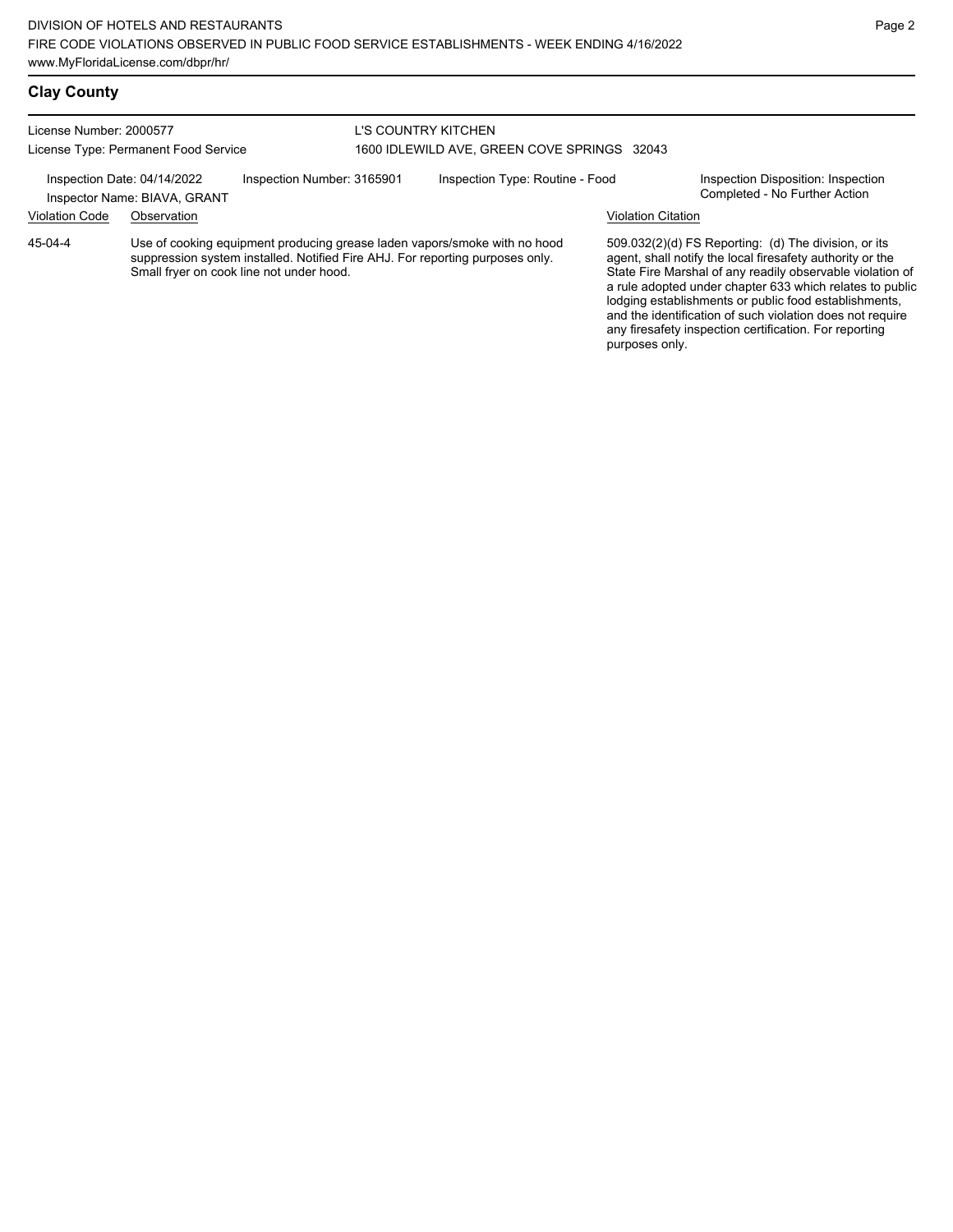| <b>Dade County</b>                                                                           |                                                                  |                                                                            |                         |                                                                                                                                                                                 |                           |                                                                                                                                                                                                                                                                                                                                                                                                                                                                                                          |
|----------------------------------------------------------------------------------------------|------------------------------------------------------------------|----------------------------------------------------------------------------|-------------------------|---------------------------------------------------------------------------------------------------------------------------------------------------------------------------------|---------------------------|----------------------------------------------------------------------------------------------------------------------------------------------------------------------------------------------------------------------------------------------------------------------------------------------------------------------------------------------------------------------------------------------------------------------------------------------------------------------------------------------------------|
| License Number: 2332112                                                                      | License Type: Permanent Food Service                             |                                                                            |                         | <b>CHAMPIONS SPORTS BAR</b><br>1201 NW LEJEUNE RD, MIAMI 33126                                                                                                                  |                           |                                                                                                                                                                                                                                                                                                                                                                                                                                                                                                          |
| Inspection Date: 04/13/2022<br>Inspection Number: 3178636<br>Inspector Name: MARTINEZ, YANET |                                                                  |                                                                            |                         | Inspection Type: Routine - Food                                                                                                                                                 |                           | Inspection Disposition: Inspection<br>Completed - No Further Action                                                                                                                                                                                                                                                                                                                                                                                                                                      |
| Violation Code                                                                               | Observation                                                      |                                                                            |                         |                                                                                                                                                                                 | <b>Violation Citation</b> |                                                                                                                                                                                                                                                                                                                                                                                                                                                                                                          |
| 48-01-5                                                                                      | 8, 2021.                                                         |                                                                            |                         | No current insurance inspector boiler report or boiler certificate available for boiler.<br>For reporting purposes only. Observed all boiler certificate expired since October  |                           | 61C-1.004(10) FAC Reporting: (10) Heating and<br>ventilation - The heating and ventilation system shall be<br>kept in good repair or be installed to maintain a<br>minimum of 68 degrees Fahrenheit throughout the<br>building. The insurance inspectors boiler report is<br>required annually for power boilers and high<br>pressure/high temperature boilers and biannually for low<br>pressure steam or vapor heating boilers and shall be<br>posted in the boiler room. For reporting purposes only. |
| License Number: 2303405                                                                      | License Type: Permanent Food Service                             |                                                                            | <b>CANE FIRE GRILLE</b> | 1201 NW 42 AVE, MIAMI 331262656                                                                                                                                                 |                           |                                                                                                                                                                                                                                                                                                                                                                                                                                                                                                          |
|                                                                                              | Inspection Date: 04/13/2022<br>Inspector Name: MARTINEZ, YANET   | Inspection Number: 3178661                                                 |                         | Inspection Type: Routine - Food                                                                                                                                                 |                           | Inspection Disposition: Inspection<br>Completed - No Further Action                                                                                                                                                                                                                                                                                                                                                                                                                                      |
| Violation Code                                                                               | Observation                                                      |                                                                            |                         |                                                                                                                                                                                 | <b>Violation Citation</b> |                                                                                                                                                                                                                                                                                                                                                                                                                                                                                                          |
| 48-01-5                                                                                      | 08, 2021.                                                        |                                                                            |                         | No current insurance inspector boiler report or boiler certificate available for boiler.<br>For reporting purposes only. Observed all boilers certificate expired since October |                           | 61C-1.004(10) FAC Reporting: (10) Heating and<br>ventilation - The heating and ventilation system shall be<br>kept in good repair or be installed to maintain a<br>minimum of 68 degrees Fahrenheit throughout the<br>building. The insurance inspectors boiler report is<br>required annually for power boilers and high<br>pressure/high temperature boilers and biannually for low<br>pressure steam or vapor heating boilers and shall be<br>posted in the boiler room. For reporting purposes only. |
| License Number: 2334468                                                                      |                                                                  |                                                                            | PUMMAROLA.              |                                                                                                                                                                                 |                           |                                                                                                                                                                                                                                                                                                                                                                                                                                                                                                          |
|                                                                                              | License Type: Permanent Food Service                             |                                                                            |                         | 3328 N MIAMI AVE, MIAMI 33127                                                                                                                                                   |                           |                                                                                                                                                                                                                                                                                                                                                                                                                                                                                                          |
|                                                                                              | Inspection Date: 04/12/2022<br>Inspector Name: STUBBS, CHRISTINE | Inspection Number: 3166527                                                 |                         | Inspection Type: Routine - Food                                                                                                                                                 |                           | Inspection Disposition: Warning<br><b>Issued</b>                                                                                                                                                                                                                                                                                                                                                                                                                                                         |
| Violation Code                                                                               | Observation                                                      |                                                                            |                         |                                                                                                                                                                                 | <b>Violation Citation</b> |                                                                                                                                                                                                                                                                                                                                                                                                                                                                                                          |
| 46-01-4                                                                                      | purposes only. **Warning**                                       | Marked exit/path to marked exit blocked with multiple boxes. For reporting |                         |                                                                                                                                                                                 | purposes only.            | 509.032(2)(d) FS Reporting: (d) The division, or its<br>agent, shall notify the local firesafety authority or the<br>State Fire Marshal of any readily observable violation of<br>a rule adopted under chapter 633 which relates to public<br>lodging establishments or public food establishments,<br>and the identification of such violation does not require<br>any firesafety inspection certification. For reporting                                                                               |
| License Number: 2336728                                                                      | License Type: Permanent Food Service                             |                                                                            | <b>MAXWELL BROS</b>     | 17395 SOUTH DIXIE HIGHWAY, PALMETTO BAY 33157                                                                                                                                   |                           |                                                                                                                                                                                                                                                                                                                                                                                                                                                                                                          |
|                                                                                              |                                                                  |                                                                            |                         |                                                                                                                                                                                 |                           |                                                                                                                                                                                                                                                                                                                                                                                                                                                                                                          |
|                                                                                              | Inspection Date: 04/13/2022<br>Inspector Name: SWIGERT, RICHARD  | Inspection Number: 3160602                                                 |                         | Inspection Type: Routine - Food                                                                                                                                                 |                           | Inspection Disposition: Inspection<br>Completed - No Further Action                                                                                                                                                                                                                                                                                                                                                                                                                                      |
| Violation Code                                                                               | Observation                                                      |                                                                            |                         |                                                                                                                                                                                 | <b>Violation Citation</b> |                                                                                                                                                                                                                                                                                                                                                                                                                                                                                                          |
| 48-04-4                                                                                      | office.                                                          |                                                                            |                         | Propane tank (larger than 2.7 lb. water capacity/1 lb. gas capacity) located inside<br>of the building. For reporting purposes only. Observed two 20 pound tanks in the         |                           | 509.032(2)(d) FS Reporting: (d) The division, or its<br>agent, shall notify the local firesafety authority or the<br>State Fire Marshal of any readily observable violation of<br>a rule adopted under chapter 633 which relates to public<br>lodging establishments or public food establishments,<br>and the identification of such violation does not require                                                                                                                                         |

any firesafety inspection certification. For reporting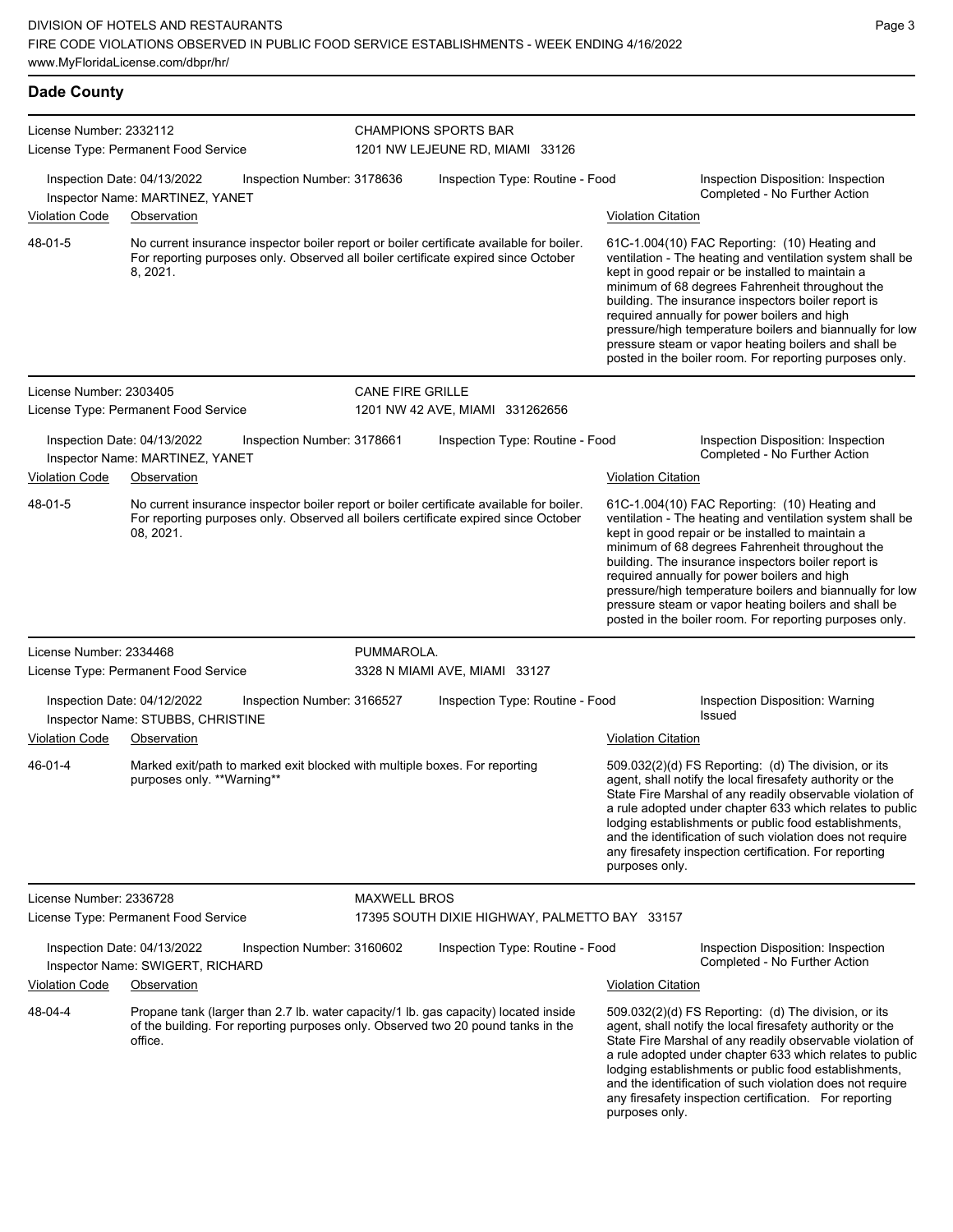| <b>Dade County</b>                                                                                                                  |                                                                                 |                            |                                                                 |                                                                                          |                                                                                                                                                                                                                                                                                                                                                                                                                                                                                                          |                                                                                                                                                                                                                                                                                                                                                                                                                                                                                                          |  |  |
|-------------------------------------------------------------------------------------------------------------------------------------|---------------------------------------------------------------------------------|----------------------------|-----------------------------------------------------------------|------------------------------------------------------------------------------------------|----------------------------------------------------------------------------------------------------------------------------------------------------------------------------------------------------------------------------------------------------------------------------------------------------------------------------------------------------------------------------------------------------------------------------------------------------------------------------------------------------------|----------------------------------------------------------------------------------------------------------------------------------------------------------------------------------------------------------------------------------------------------------------------------------------------------------------------------------------------------------------------------------------------------------------------------------------------------------------------------------------------------------|--|--|
| License Number: 2301244                                                                                                             | License Type: Permanent Food Service                                            |                            |                                                                 | TRUMP DORAL/CHAMPIONS PATIO GRILL<br>4400 NW 87 AVE, DORAL 33178                         |                                                                                                                                                                                                                                                                                                                                                                                                                                                                                                          |                                                                                                                                                                                                                                                                                                                                                                                                                                                                                                          |  |  |
| <b>Violation Code</b>                                                                                                               | Inspection Date: 04/11/2022<br>Inspector Name: HARVIE, HARUKO<br>Observation    | Inspection Number: 3091787 |                                                                 | Inspection Type: Routine - Food                                                          | <b>Violation Citation</b>                                                                                                                                                                                                                                                                                                                                                                                                                                                                                | Inspection Disposition: Inspection<br>Completed - No Further Action                                                                                                                                                                                                                                                                                                                                                                                                                                      |  |  |
| 48-01-5                                                                                                                             | For reporting purposes only.                                                    |                            |                                                                 | No current insurance inspector boiler report or boiler certificate available for boiler. | 61C-1.004(10) FAC Reporting: (10) Heating and<br>ventilation - The heating and ventilation system shall be<br>kept in good repair or be installed to maintain a<br>minimum of 68 degrees Fahrenheit throughout the<br>building. The insurance inspectors boiler report is<br>required annually for power boilers and high<br>pressure/high temperature boilers and biannually for low<br>pressure steam or vapor heating boilers and shall be<br>posted in the boiler room. For reporting purposes only. |                                                                                                                                                                                                                                                                                                                                                                                                                                                                                                          |  |  |
| License Number: 2318051<br>License Type: Permanent Food Service                                                                     |                                                                                 |                            |                                                                 | TRUMP DORAL/MAIN KITCHEN<br>4400 NW 87TH AVE, DORAL 33178                                |                                                                                                                                                                                                                                                                                                                                                                                                                                                                                                          |                                                                                                                                                                                                                                                                                                                                                                                                                                                                                                          |  |  |
| <b>Violation Code</b>                                                                                                               | Inspection Date: 04/11/2022<br>Inspector Name: RAMMELMEIER, JENS<br>Observation | Inspection Number: 3110285 |                                                                 | Inspection Type: Routine - Food                                                          | Violation Citation                                                                                                                                                                                                                                                                                                                                                                                                                                                                                       | Inspection Disposition: Inspection<br>Completed - No Further Action                                                                                                                                                                                                                                                                                                                                                                                                                                      |  |  |
| 48-01-5                                                                                                                             | For reporting purposes only.                                                    |                            |                                                                 | No current insurance inspector boiler report or boiler certificate available for boiler. | 61C-1.004(10) FAC Reporting: (10) Heating and<br>ventilation - The heating and ventilation system shall be<br>kept in good repair or be installed to maintain a<br>minimum of 68 degrees Fahrenheit throughout the<br>building. The insurance inspectors boiler report is<br>required annually for power boilers and high<br>pressure/high temperature boilers and biannually for low<br>pressure steam or vapor heating boilers and shall be<br>posted in the boiler room. For reporting purposes only. |                                                                                                                                                                                                                                                                                                                                                                                                                                                                                                          |  |  |
| License Number: 2334643                                                                                                             | License Type: Permanent Food Service                                            |                            |                                                                 | TRUMP DORAL MARKET PLACE<br>4400 NW 87TH AVE, DORAL 33178                                |                                                                                                                                                                                                                                                                                                                                                                                                                                                                                                          |                                                                                                                                                                                                                                                                                                                                                                                                                                                                                                          |  |  |
| <b>Violation Code</b>                                                                                                               | Inspection Date: 04/11/2022<br>Inspector Name: RAMMELMEIER, JENS<br>Observation | Inspection Number: 3122492 |                                                                 | Inspection Type: Routine - Food                                                          | <b>Violation Citation</b>                                                                                                                                                                                                                                                                                                                                                                                                                                                                                | Inspection Disposition: Inspection<br>Completed - No Further Action                                                                                                                                                                                                                                                                                                                                                                                                                                      |  |  |
| 48-01-5                                                                                                                             | For reporting purposes only.                                                    |                            |                                                                 | No current insurance inspector boiler report or boiler certificate available for boiler. |                                                                                                                                                                                                                                                                                                                                                                                                                                                                                                          | 61C-1.004(10) FAC Reporting: (10) Heating and<br>ventilation - The heating and ventilation system shall be<br>kept in good repair or be installed to maintain a<br>minimum of 68 degrees Fahrenheit throughout the<br>building. The insurance inspectors boiler report is<br>required annually for power boilers and high<br>pressure/high temperature boilers and biannually for low<br>pressure steam or vapor heating boilers and shall be<br>posted in the boiler room. For reporting purposes only. |  |  |
| License Number: 2317869<br>License Type: Permanent Food Service                                                                     |                                                                                 |                            | TRUMP DORAL/EMPLOYEE CAFETERIA<br>4400 NW 87TH AVE, MIAMI 33178 |                                                                                          |                                                                                                                                                                                                                                                                                                                                                                                                                                                                                                          |                                                                                                                                                                                                                                                                                                                                                                                                                                                                                                          |  |  |
| <b>Violation Code</b>                                                                                                               | Inspection Date: 04/11/2022<br>Inspector Name: HARVIE, HARUKO<br>Observation    | Inspection Number: 3091775 |                                                                 | Inspection Type: Routine - Food                                                          | <b>Violation Citation</b>                                                                                                                                                                                                                                                                                                                                                                                                                                                                                | Inspection Disposition: Inspection<br>Completed - No Further Action                                                                                                                                                                                                                                                                                                                                                                                                                                      |  |  |
| 48-01-5<br>No current insurance inspector boiler report or boiler certificate available for boiler.<br>For reporting purposes only. |                                                                                 |                            |                                                                 |                                                                                          | 61C-1.004(10) FAC Reporting: (10) Heating and<br>ventilation - The heating and ventilation system shall be<br>kept in good repair or be installed to maintain a<br>minimum of 68 degrees Fahrenheit throughout the<br>building. The insurance inspectors boiler report is<br>required annually for power boilers and high<br>pressure/high temperature boilers and hiannually for low                                                                                                                    |                                                                                                                                                                                                                                                                                                                                                                                                                                                                                                          |  |  |

pressure/high temperature boilers and biannually for low pressure steam or vapor heating boilers and shall be posted in the boiler room. For reporting purposes only.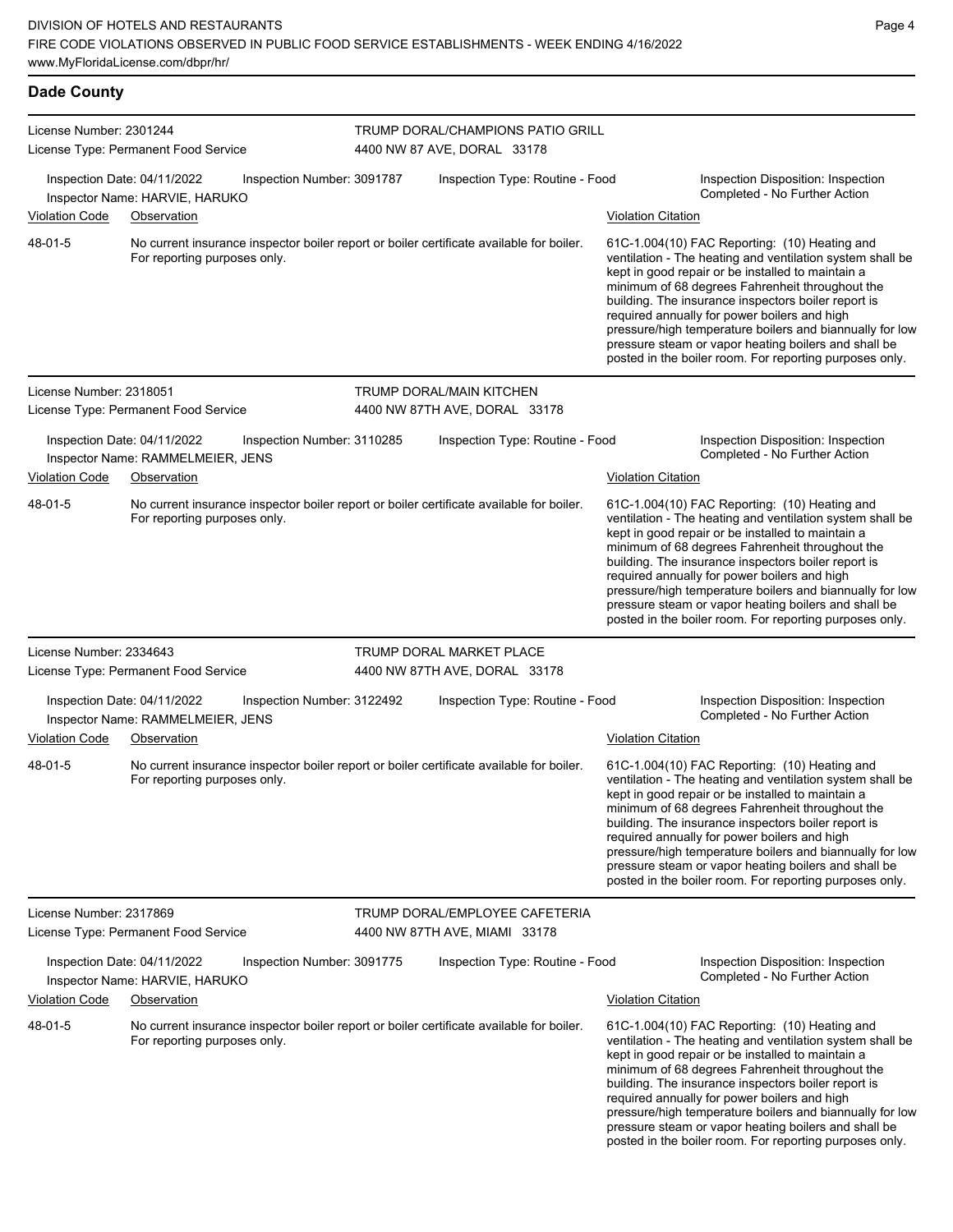| License Number: 2319924                                                                     |                                                               |                            | <b>PRITIKIN LONGEVITY CENTER &amp; SPA</b> |                                                                                          |                           |                                                                                                                                                                                                                                                                                                                                                                                                                                                                                                          |  |
|---------------------------------------------------------------------------------------------|---------------------------------------------------------------|----------------------------|--------------------------------------------|------------------------------------------------------------------------------------------|---------------------------|----------------------------------------------------------------------------------------------------------------------------------------------------------------------------------------------------------------------------------------------------------------------------------------------------------------------------------------------------------------------------------------------------------------------------------------------------------------------------------------------------------|--|
|                                                                                             | License Type: Permanent Food Service                          |                            | 4400 NW 87 AVE, MIAMI 33178                |                                                                                          |                           |                                                                                                                                                                                                                                                                                                                                                                                                                                                                                                          |  |
| Inspection Date: 04/11/2022<br>Inspection Number: 3091769<br>Inspector Name: HARVIE, HARUKO |                                                               |                            | Inspection Type: Routine - Food            |                                                                                          |                           | Inspection Disposition: Inspection<br>Completed - No Further Action                                                                                                                                                                                                                                                                                                                                                                                                                                      |  |
| <b>Violation Code</b><br>Observation                                                        |                                                               |                            |                                            |                                                                                          | <b>Violation Citation</b> |                                                                                                                                                                                                                                                                                                                                                                                                                                                                                                          |  |
| 48-01-5                                                                                     | For reporting purposes only.                                  |                            |                                            | No current insurance inspector boiler report or boiler certificate available for boiler. |                           | 61C-1.004(10) FAC Reporting: (10) Heating and<br>ventilation - The heating and ventilation system shall be<br>kept in good repair or be installed to maintain a<br>minimum of 68 degrees Fahrenheit throughout the<br>building. The insurance inspectors boiler report is<br>required annually for power boilers and high<br>pressure/high temperature boilers and biannually for low<br>pressure steam or vapor heating boilers and shall be<br>posted in the boiler room. For reporting purposes only. |  |
| License Number: 2331211                                                                     |                                                               |                            |                                            | TRUMP DORAL BANQUET DJT                                                                  |                           |                                                                                                                                                                                                                                                                                                                                                                                                                                                                                                          |  |
|                                                                                             | License Type: Permanent Food Service                          |                            | 4400 NW 87TH AVE, MIAMI 33178              |                                                                                          |                           |                                                                                                                                                                                                                                                                                                                                                                                                                                                                                                          |  |
|                                                                                             | Inspection Date: 04/11/2022<br>Inspector Name: HARVIE, HARUKO | Inspection Number: 3122773 |                                            | Inspection Type: Routine - Food                                                          |                           | Inspection Disposition: Inspection<br>Completed - No Further Action                                                                                                                                                                                                                                                                                                                                                                                                                                      |  |
| <b>Violation Code</b>                                                                       | Observation                                                   |                            |                                            |                                                                                          | <b>Violation Citation</b> |                                                                                                                                                                                                                                                                                                                                                                                                                                                                                                          |  |
| 48-01-5                                                                                     | For reporting purposes only.                                  |                            |                                            | No current insurance inspector boiler report or boiler certificate available for boiler. |                           | 61C-1.004(10) FAC Reporting: (10) Heating and<br>ventilation - The heating and ventilation system shall be<br>kept in good repair or be installed to maintain a<br>minimum of 68 degrees Fahrenheit throughout the<br>building. The insurance inspectors boiler report is<br>required annually for power boilers and high<br>pressure/high temperature boilers and biannually for low                                                                                                                    |  |

pressure steam or vapor heating boilers and shall be posted in the boiler room. For reporting purposes only.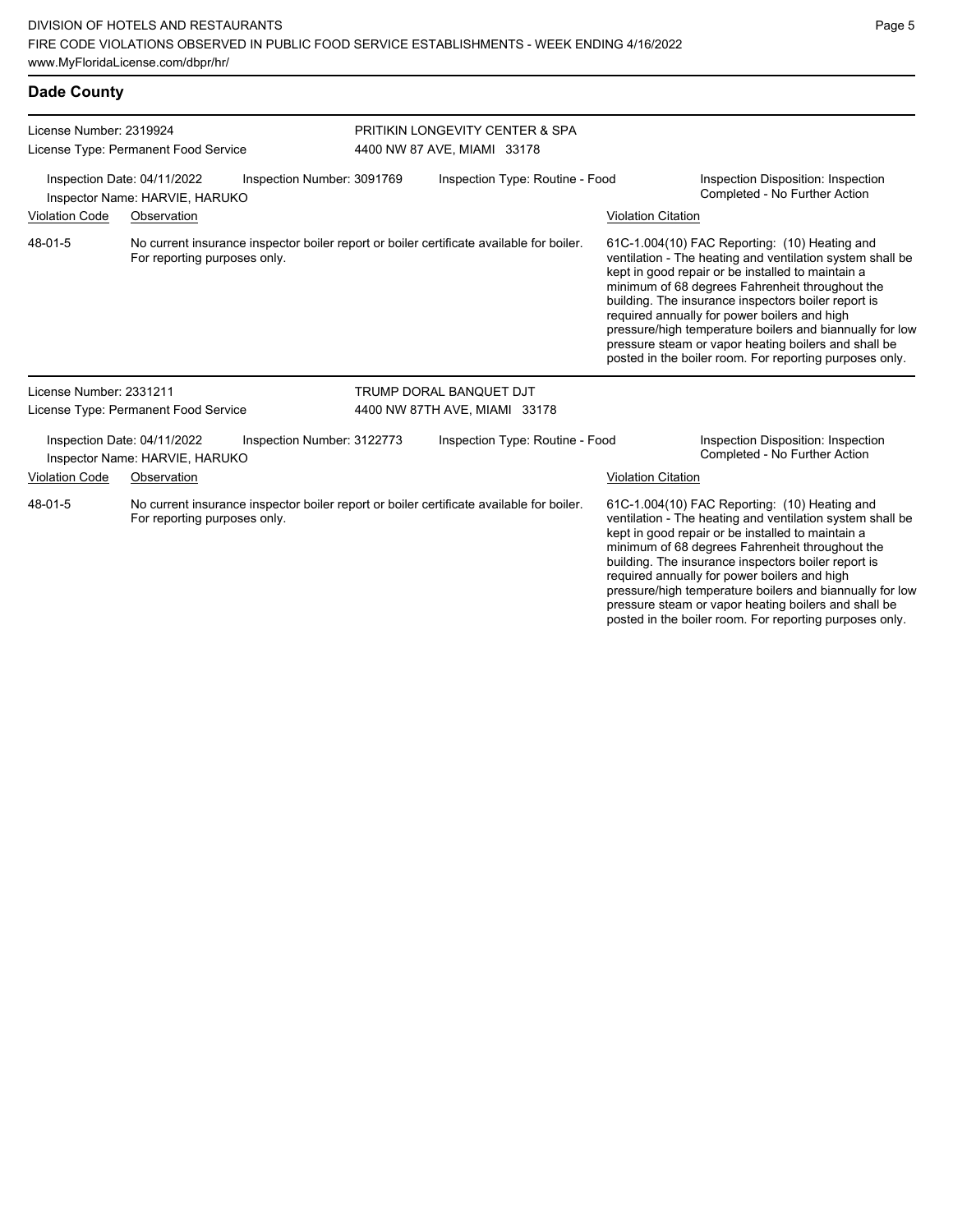## **Duval County**

| License Number: 2652324 | License Type: Mobile Food Dispensing Vehicle                                                                                                                                                                                                              |                            | <b>HOLY SMOKE BARBEQUE</b><br>1164 EDGEWOOD AVE S, JACKSONVILLE 32205 |                           |                                                                                                                                                                                                                                                                                                                                                                                                                            |
|-------------------------|-----------------------------------------------------------------------------------------------------------------------------------------------------------------------------------------------------------------------------------------------------------|----------------------------|-----------------------------------------------------------------------|---------------------------|----------------------------------------------------------------------------------------------------------------------------------------------------------------------------------------------------------------------------------------------------------------------------------------------------------------------------------------------------------------------------------------------------------------------------|
|                         | Inspection Date: 04/12/2022<br>Inspector Name: ESPINOSA-BECKERT, ILIANA                                                                                                                                                                                   | Inspection Number: 1246576 | Inspection Type: Routine - Food                                       |                           | Inspection Disposition: Emergency<br>order recommended                                                                                                                                                                                                                                                                                                                                                                     |
| <b>Violation Code</b>   | Observation                                                                                                                                                                                                                                               |                            |                                                                       | <b>Violation Citation</b> |                                                                                                                                                                                                                                                                                                                                                                                                                            |
| 45-02-4                 | Portable fire extinguisher gauge in red zone. For reporting purposes only.                                                                                                                                                                                |                            |                                                                       | purposes only.            | 509.032(2)(d) FS Reporting: (d) The division, or its<br>agent, shall notify the local firesafety authority or the<br>State Fire Marshal of any readily observable violation of<br>a rule adopted under chapter 633 which relates to public<br>lodging establishments or public food establishments,<br>and the identification of such violation does not require<br>any firesafety inspection certification. For reporting |
| 45-02-4                 | - From initial inspection : Portable fire extinguisher gauge in red zone. For<br>reporting purposes only. - From follow-up inspection 2022-04-13: Same                                                                                                    |                            |                                                                       | purposes only.            | 509.032(2)(d) FS Reporting: (d) The division, or its<br>agent, shall notify the local firesafety authority or the<br>State Fire Marshal of any readily observable violation of<br>a rule adopted under chapter 633 which relates to public<br>lodging establishments or public food establishments,<br>and the identification of such violation does not require<br>any firesafety inspection certification. For reporting |
| License Number: 2614668 |                                                                                                                                                                                                                                                           | <b>FARM TO TABLE CAFE</b>  |                                                                       |                           |                                                                                                                                                                                                                                                                                                                                                                                                                            |
|                         | License Type: Permanent Food Service                                                                                                                                                                                                                      |                            | 807 CHILDRENS WAY, JACKSONVILLE 32207                                 |                           |                                                                                                                                                                                                                                                                                                                                                                                                                            |
|                         | Inspection Date: 04/13/2022<br>Inspector Name: YOUNG, JENNIFER                                                                                                                                                                                            | Inspection Number: 3177288 | Inspection Type: Routine - Food                                       |                           | Inspection Disposition: Inspection<br>Completed - No Further Action                                                                                                                                                                                                                                                                                                                                                        |
| <b>Violation Code</b>   | Observation                                                                                                                                                                                                                                               |                            |                                                                       | <b>Violation Citation</b> |                                                                                                                                                                                                                                                                                                                                                                                                                            |
| 45-04-4                 | Use of cooking equipment producing grease laden vapors/smoke with no hood<br>suppression system installed. Notified Fire AHJ. For reporting purposes only.<br>Cooking multiple food items on stove top no hood suppression system **Repeat<br>Violation** |                            |                                                                       | purposes only.            | 509.032(2)(d) FS Reporting: (d) The division, or its<br>agent, shall notify the local firesafety authority or the<br>State Fire Marshal of any readily observable violation of<br>a rule adopted under chapter 633 which relates to public<br>lodging establishments or public food establishments,<br>and the identification of such violation does not require<br>any firesafety inspection certification. For reporting |
| License Number: 2615377 |                                                                                                                                                                                                                                                           |                            | <b>TROPICAL SMOOTHIE CAFE</b>                                         |                           |                                                                                                                                                                                                                                                                                                                                                                                                                            |
|                         | License Type: Permanent Food Service                                                                                                                                                                                                                      |                            | 13159 CITY CENTER BLVD UNIT 101, JACKSONVILLE 32218                   |                           |                                                                                                                                                                                                                                                                                                                                                                                                                            |
|                         | Inspection Date: 04/12/2022<br>Inspector Name: PERRY, DENNIS                                                                                                                                                                                              | Inspection Number: 3185377 | Inspection Type: Food-Licensing Inspection                            |                           | <b>Inspection Disposition: Warning</b><br>Issued                                                                                                                                                                                                                                                                                                                                                                           |
| <b>Violation Code</b>   | Observation                                                                                                                                                                                                                                               |                            |                                                                       | <b>Violation Citation</b> |                                                                                                                                                                                                                                                                                                                                                                                                                            |
| 45-02-4                 | Portable fire extinguisher gauge in red zone. For reporting purposes only.<br>Fire extinguisher by back exit door.                                                                                                                                        |                            |                                                                       | purposes only.            | 509.032(2)(d) FS Reporting: (d) The division, or its<br>agent, shall notify the local firesafety authority or the<br>State Fire Marshal of any readily observable violation of<br>a rule adopted under chapter 633 which relates to public<br>lodging establishments or public food establishments,<br>and the identification of such violation does not require<br>any firesafety inspection certification. For reporting |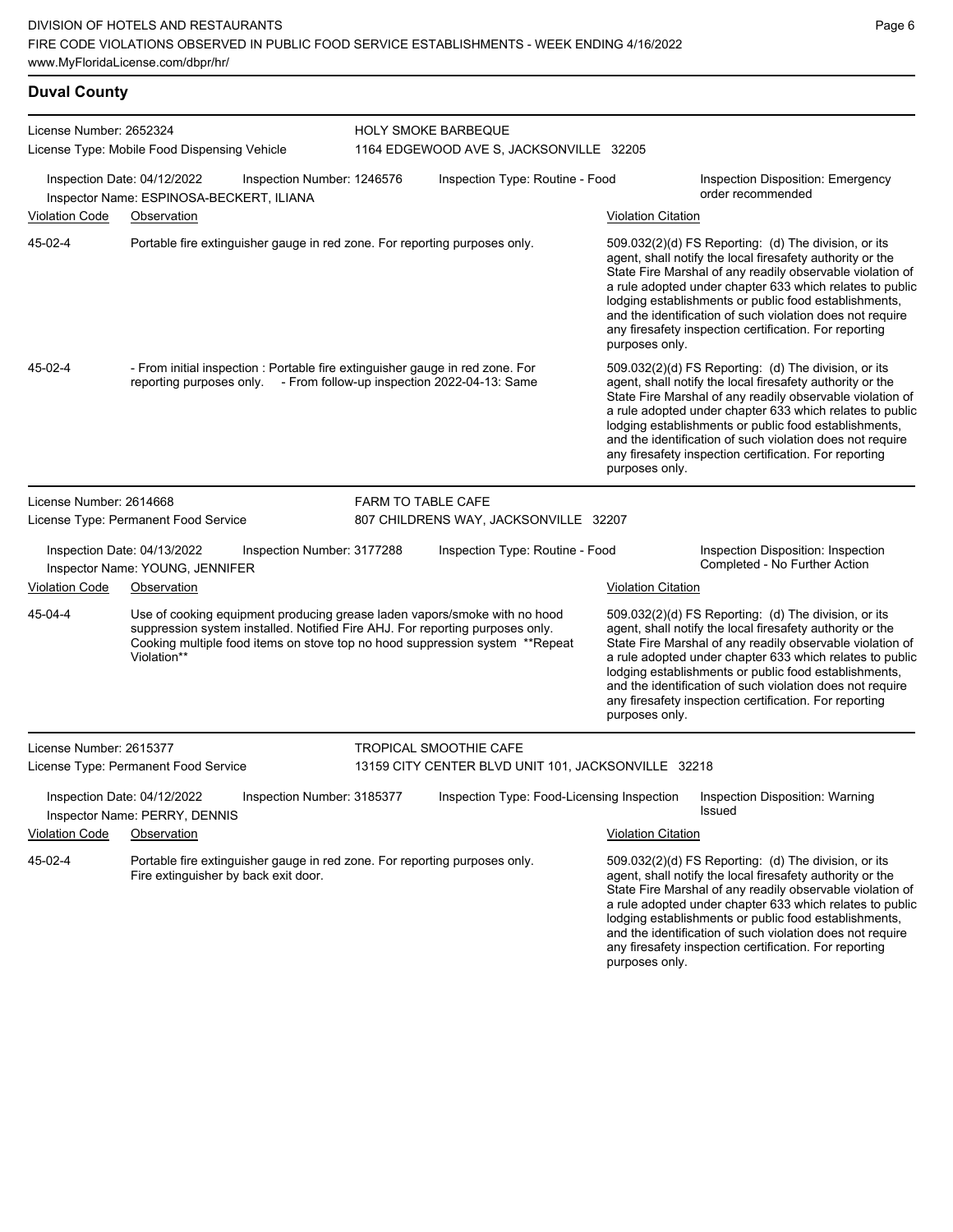## **Duval County**

| License Number: 2614900<br>License Type: Permanent Food Service<br>Inspection Date: 04/11/2022<br>Inspection Number: 3159788<br>Inspector Name: THOMAS, PHILIP                                        |                                                               |                                               |                | <b>EPIK BURGER</b><br>12740 ATLANTIC BLVD SUITE 105, JACKSONVILLE 32225                                                                                             |                                                                                                                                                                                                                                                                                                                                                                  |                                                                                                                                                                                                                                                                                                                                                                                                                            |  |  |
|-------------------------------------------------------------------------------------------------------------------------------------------------------------------------------------------------------|---------------------------------------------------------------|-----------------------------------------------|----------------|---------------------------------------------------------------------------------------------------------------------------------------------------------------------|------------------------------------------------------------------------------------------------------------------------------------------------------------------------------------------------------------------------------------------------------------------------------------------------------------------------------------------------------------------|----------------------------------------------------------------------------------------------------------------------------------------------------------------------------------------------------------------------------------------------------------------------------------------------------------------------------------------------------------------------------------------------------------------------------|--|--|
|                                                                                                                                                                                                       |                                                               |                                               |                | Inspection Type: Routine - Food                                                                                                                                     |                                                                                                                                                                                                                                                                                                                                                                  | Inspection Disposition: Inspection<br>Completed - No Further Action                                                                                                                                                                                                                                                                                                                                                        |  |  |
| <b>Violation Code</b>                                                                                                                                                                                 | Observation                                                   |                                               |                |                                                                                                                                                                     | <b>Violation Citation</b>                                                                                                                                                                                                                                                                                                                                        |                                                                                                                                                                                                                                                                                                                                                                                                                            |  |  |
| 48-04-4                                                                                                                                                                                               | heater closet.                                                | of the building. For reporting purposes only. |                | Propane tank (larger than 2.7 lb. water capacity/1 lb. gas capacity) located inside<br>Two 20lb propane tanks stored in plastic closet outside mens room near water | purposes only.                                                                                                                                                                                                                                                                                                                                                   | 509.032(2)(d) FS Reporting: (d) The division, or its<br>agent, shall notify the local firesafety authority or the<br>State Fire Marshal of any readily observable violation of<br>a rule adopted under chapter 633 which relates to public<br>lodging establishments or public food establishments,<br>and the identification of such violation does not require<br>any firesafety inspection certification. For reporting |  |  |
| License Number: 2652199                                                                                                                                                                               |                                                               |                                               | EL TROMPO LOCO |                                                                                                                                                                     |                                                                                                                                                                                                                                                                                                                                                                  |                                                                                                                                                                                                                                                                                                                                                                                                                            |  |  |
|                                                                                                                                                                                                       | License Type: Mobile Food Dispensing Vehicle                  |                                               |                | 1712 OGILVIE PARK LN, JACKSONVILLE 32246                                                                                                                            |                                                                                                                                                                                                                                                                                                                                                                  |                                                                                                                                                                                                                                                                                                                                                                                                                            |  |  |
|                                                                                                                                                                                                       | Inspection Date: 04/15/2022<br>Inspector Name: THOMAS, PHILIP | Inspection Number: 1242178                    |                | Inspection Type: Routine - Food                                                                                                                                     |                                                                                                                                                                                                                                                                                                                                                                  | Inspection Disposition: Warning<br><b>Issued</b>                                                                                                                                                                                                                                                                                                                                                                           |  |  |
| <b>Violation Code</b>                                                                                                                                                                                 | Observation                                                   |                                               |                |                                                                                                                                                                     | <b>Violation Citation</b>                                                                                                                                                                                                                                                                                                                                        |                                                                                                                                                                                                                                                                                                                                                                                                                            |  |  |
| 48-04-4<br>Propane tank (larger than 2.7 lb. water capacity/1 lb. gas capacity) located inside<br>of the building. For reporting purposes only.<br>20lb LP tank stored neat to upright cooler on MFDV |                                                               |                                               |                |                                                                                                                                                                     | 509.032(2)(d) FS Reporting: (d) The division, or its<br>agent, shall notify the local firesafety authority or the<br>State Fire Marshal of any readily observable violation of<br>a rule adopted under chapter 633 which relates to public<br>lodging establishments or public food establishments,<br>and the identification of such violation does not require |                                                                                                                                                                                                                                                                                                                                                                                                                            |  |  |

any firesafety inspection certification. For reporting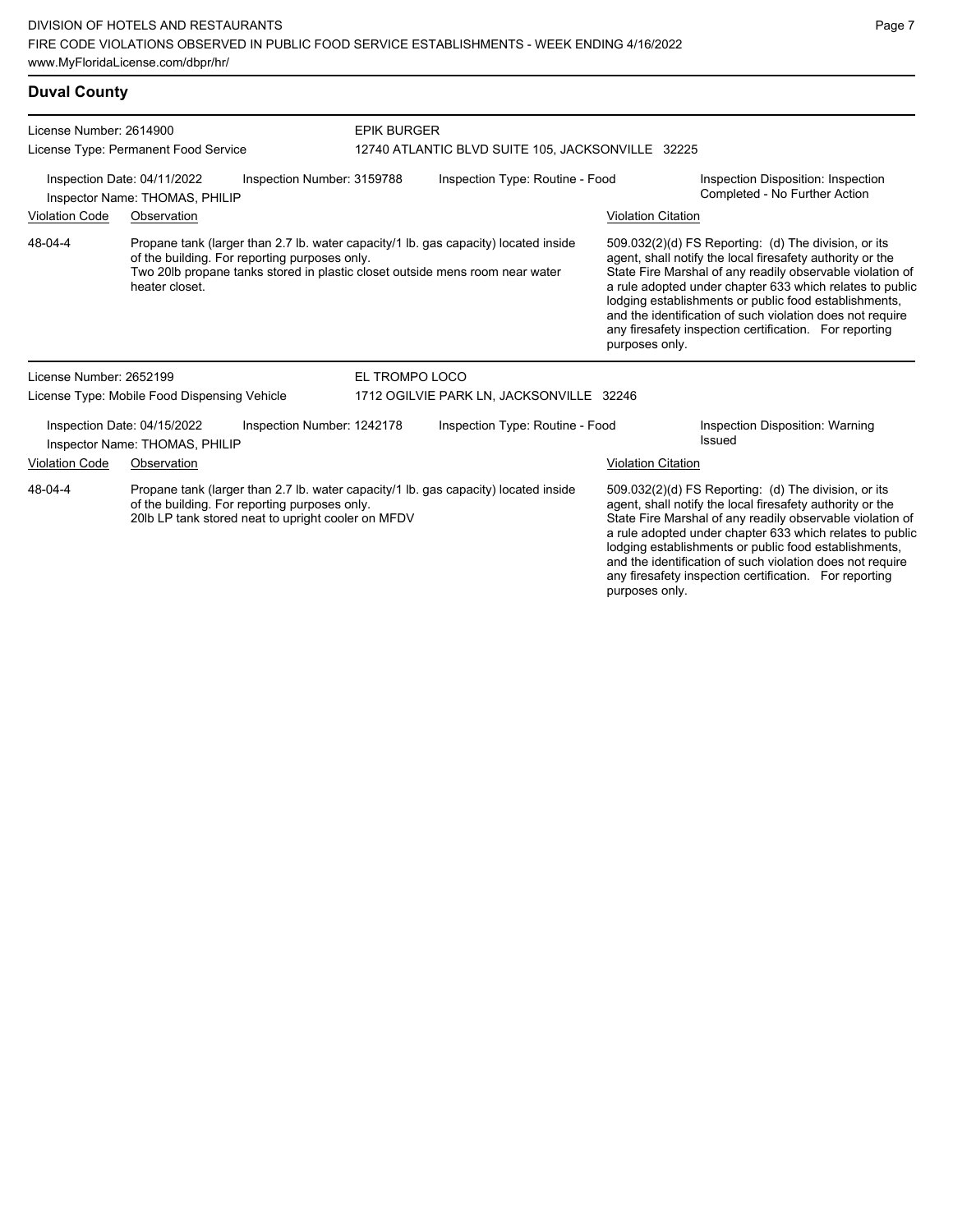| License Number: 3906985<br>License Type: Permanent Food Service                            |                              |  | <b>TAMPA PALMS GOLF &amp; CC</b><br>5811 TAMPA PALMS BLVD, TAMPA 336471090               |                           |                                                                                                                                                                                                                                                                                                                                                                                                                                                                                                          |  |  |
|--------------------------------------------------------------------------------------------|------------------------------|--|------------------------------------------------------------------------------------------|---------------------------|----------------------------------------------------------------------------------------------------------------------------------------------------------------------------------------------------------------------------------------------------------------------------------------------------------------------------------------------------------------------------------------------------------------------------------------------------------------------------------------------------------|--|--|
| Inspection Number: 3168152<br>Inspection Date: 04/13/2022<br>Inspector Name: POWELL, DAVID |                              |  | Inspection Type: Routine - Food                                                          |                           | Inspection Disposition: Warning<br>Issued                                                                                                                                                                                                                                                                                                                                                                                                                                                                |  |  |
| <b>Violation Code</b>                                                                      | Observation                  |  |                                                                                          | <b>Violation Citation</b> |                                                                                                                                                                                                                                                                                                                                                                                                                                                                                                          |  |  |
| 48-01-5                                                                                    | For reporting purposes only. |  | No current insurance inspector boiler report or boiler certificate available for boiler. |                           | 61C-1.004(10) FAC Reporting: (10) Heating and<br>ventilation - The heating and ventilation system shall be<br>kept in good repair or be installed to maintain a<br>minimum of 68 degrees Fahrenheit throughout the<br>building. The insurance inspectors boiler report is<br>required annually for power boilers and high<br>pressure/high temperature boilers and biannually for low<br>pressure steam or vapor heating boilers and shall be<br>posted in the boiler room. For reporting purposes only. |  |  |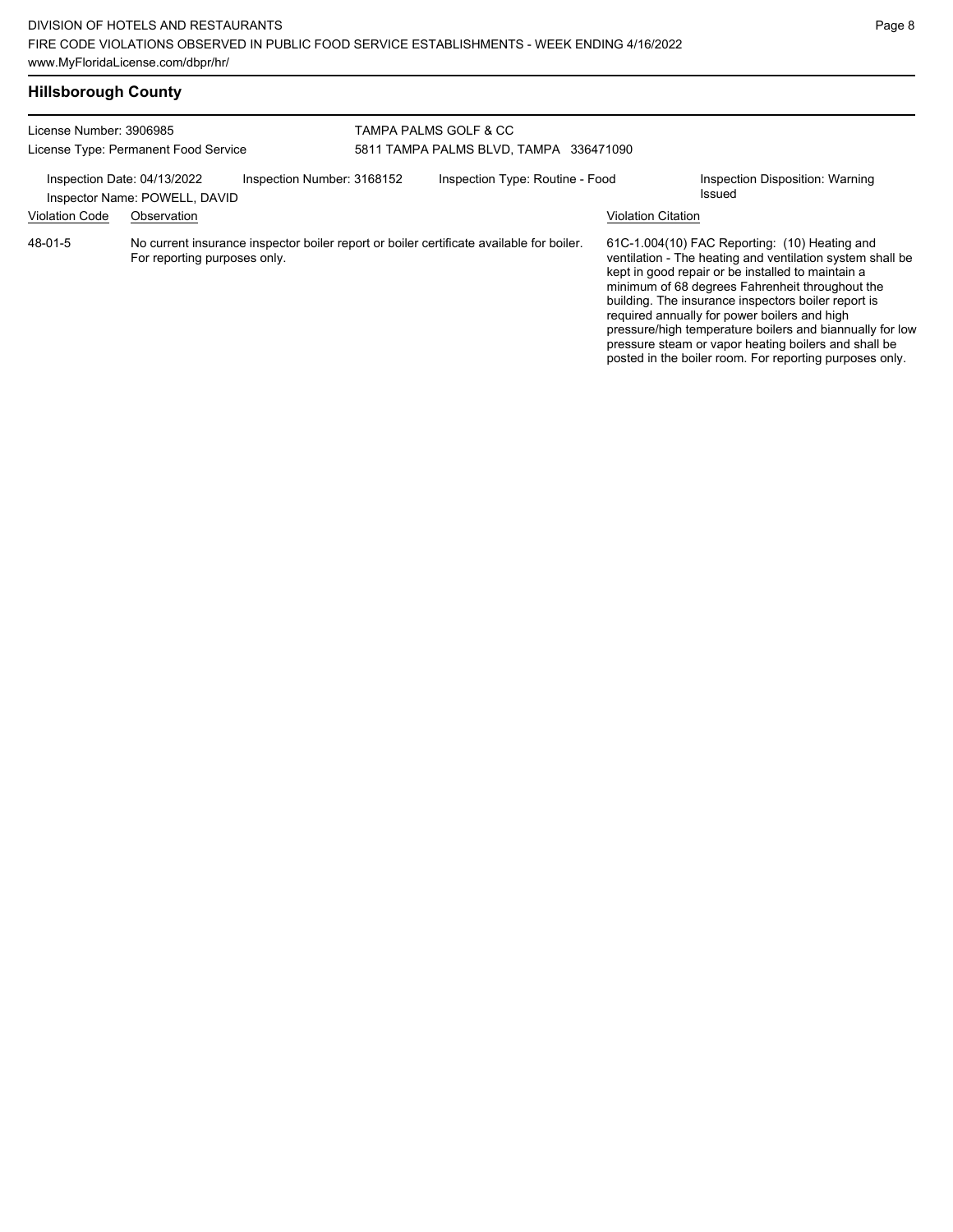| <b>Manatee County</b>                                                                                                                                  |                                      |                                                |                                                           |                                                                                       |                                                                                                                   |                                                                                                                                                                                                                                                                                                                                                                                                                            |  |
|--------------------------------------------------------------------------------------------------------------------------------------------------------|--------------------------------------|------------------------------------------------|-----------------------------------------------------------|---------------------------------------------------------------------------------------|-------------------------------------------------------------------------------------------------------------------|----------------------------------------------------------------------------------------------------------------------------------------------------------------------------------------------------------------------------------------------------------------------------------------------------------------------------------------------------------------------------------------------------------------------------|--|
| License Number: 5105642<br>License Type: Permanent Food Service                                                                                        |                                      |                                                | PDQ RESTAURANT, SR 70<br>5484 SW LENA RD, BRADENTON 34211 |                                                                                       |                                                                                                                   |                                                                                                                                                                                                                                                                                                                                                                                                                            |  |
| Inspection Date: 04/12/2022<br>Inspection Number: 3157004<br>Inspector Name: EASLER, VERONICA                                                          |                                      |                                                | Inspection Type: Routine - Food                           |                                                                                       |                                                                                                                   | Inspection Disposition: Inspection<br>Completed - No Further Action                                                                                                                                                                                                                                                                                                                                                        |  |
| <b>Violation Code</b><br>Observation                                                                                                                   |                                      |                                                |                                                           |                                                                                       | <b>Violation Citation</b>                                                                                         |                                                                                                                                                                                                                                                                                                                                                                                                                            |  |
| 45-02-4                                                                                                                                                |                                      | of fryer station. For reporting purposes only. |                                                           | Portable fire extinguisher gauge in red zone to the left of the office door and right | purposes only.                                                                                                    | 509.032(2)(d) FS Reporting: (d) The division, or its<br>agent, shall notify the local firesafety authority or the<br>State Fire Marshal of any readily observable violation of<br>a rule adopted under chapter 633 which relates to public<br>lodging establishments or public food establishments,<br>and the identification of such violation does not require<br>any firesafety inspection certification. For reporting |  |
| License Number: 5101916                                                                                                                                |                                      |                                                | <b>GULF DRIVE CAFE</b>                                    |                                                                                       |                                                                                                                   |                                                                                                                                                                                                                                                                                                                                                                                                                            |  |
|                                                                                                                                                        | License Type: Permanent Food Service |                                                |                                                           | 900 N GULF DRIVE, BRADENTON BEACH 34217                                               |                                                                                                                   |                                                                                                                                                                                                                                                                                                                                                                                                                            |  |
| Inspection Number: 3100354<br>Inspection Date: 04/13/2022<br>Inspector Name: HELGESON, ERIC                                                            |                                      |                                                | Inspection Type: Routine - Food                           |                                                                                       |                                                                                                                   | Inspection Disposition: Inspection<br>Completed - No Further Action                                                                                                                                                                                                                                                                                                                                                        |  |
| <b>Violation Code</b>                                                                                                                                  | Observation                          |                                                |                                                           |                                                                                       | <b>Violation Citation</b>                                                                                         |                                                                                                                                                                                                                                                                                                                                                                                                                            |  |
| Observed electrical wiring in disrepair. For reporting purposes only.<br>47-03-4<br>Observed Breaker panel in kitchen showing exposed wires/disrepair. |                                      |                                                |                                                           |                                                                                       | 509.032(2)(d) FS Reporting: (d) The division, or its<br>agent, shall notify the local firesafety authority or the |                                                                                                                                                                                                                                                                                                                                                                                                                            |  |

State Fire Marshal of any readily observable violation of a rule adopted under chapter 633 which relates to public lodging establishments or public food establishments, and the identification of such violation does not require any firesafety inspection certification. For reporting purposes only.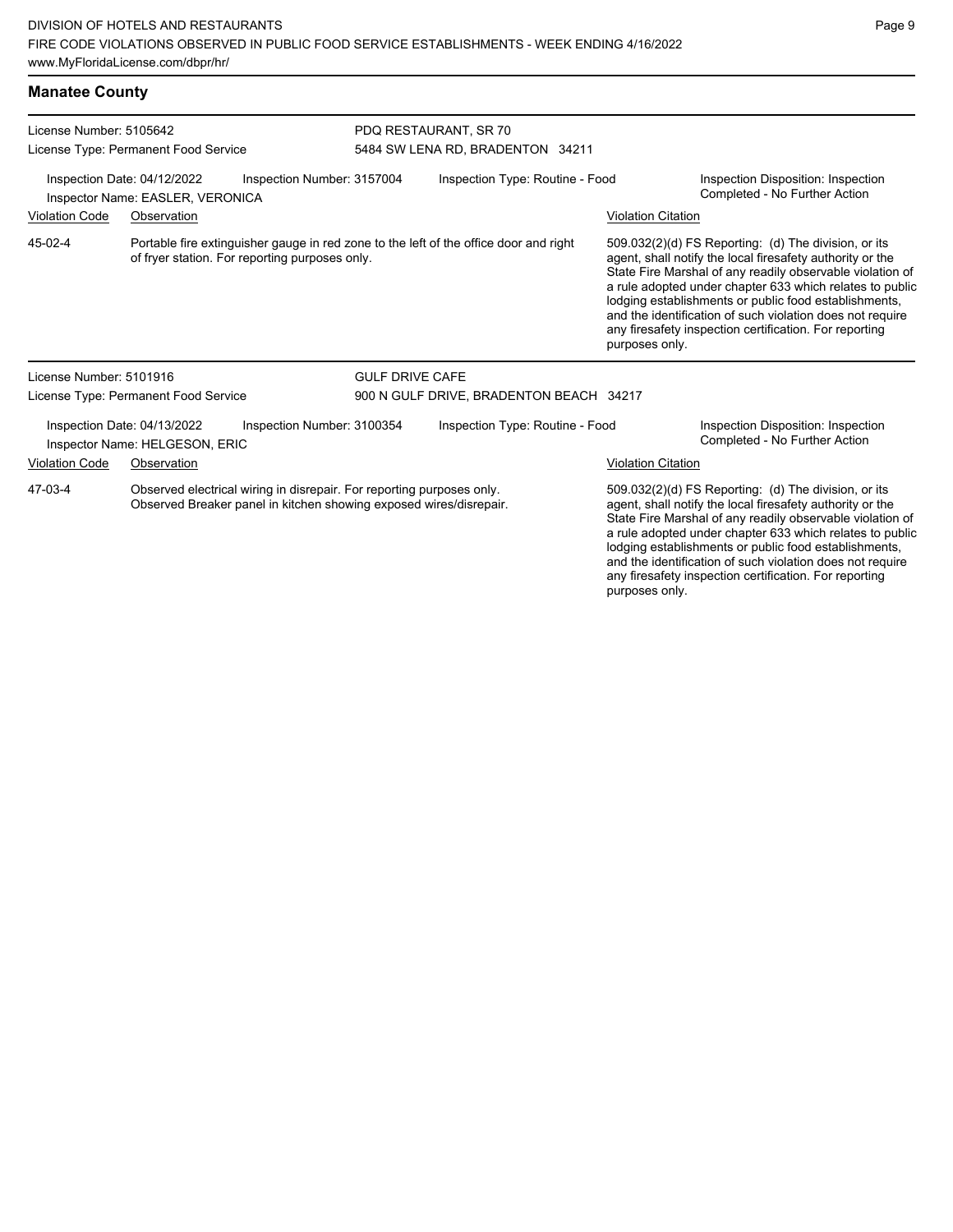| License Number: 5300790<br>License Type: Permanent Food Service                              |                                   |  | SOCIETY MARKET CAFE<br>320 SE DENVER ST, STUART 34994 |                                                                                  |                                                                     |                                                                                                                                                                                                                                                                                                                                                                                                                            |
|----------------------------------------------------------------------------------------------|-----------------------------------|--|-------------------------------------------------------|----------------------------------------------------------------------------------|---------------------------------------------------------------------|----------------------------------------------------------------------------------------------------------------------------------------------------------------------------------------------------------------------------------------------------------------------------------------------------------------------------------------------------------------------------------------------------------------------------|
| Inspection Number: 3176454<br>Inspection Date: 04/13/2022<br>Inspector Name: ROTONDI, VICTOR |                                   |  | Inspection Type: Routine - Food                       |                                                                                  | Inspection Disposition: Inspection<br>Completed - No Further Action |                                                                                                                                                                                                                                                                                                                                                                                                                            |
| <b>Violation Code</b>                                                                        | Observation                       |  |                                                       |                                                                                  | <b>Violation Citation</b>                                           |                                                                                                                                                                                                                                                                                                                                                                                                                            |
| 47-03-4                                                                                      | outlet cover missing/by restroom. |  |                                                       | Observed electrical wiring in disrepair. For reporting purposes only. Electrical | purposes only.                                                      | 509.032(2)(d) FS Reporting: (d) The division, or its<br>agent, shall notify the local firesafety authority or the<br>State Fire Marshal of any readily observable violation of<br>a rule adopted under chapter 633 which relates to public<br>lodging establishments or public food establishments,<br>and the identification of such violation does not require<br>any firesafety inspection certification. For reporting |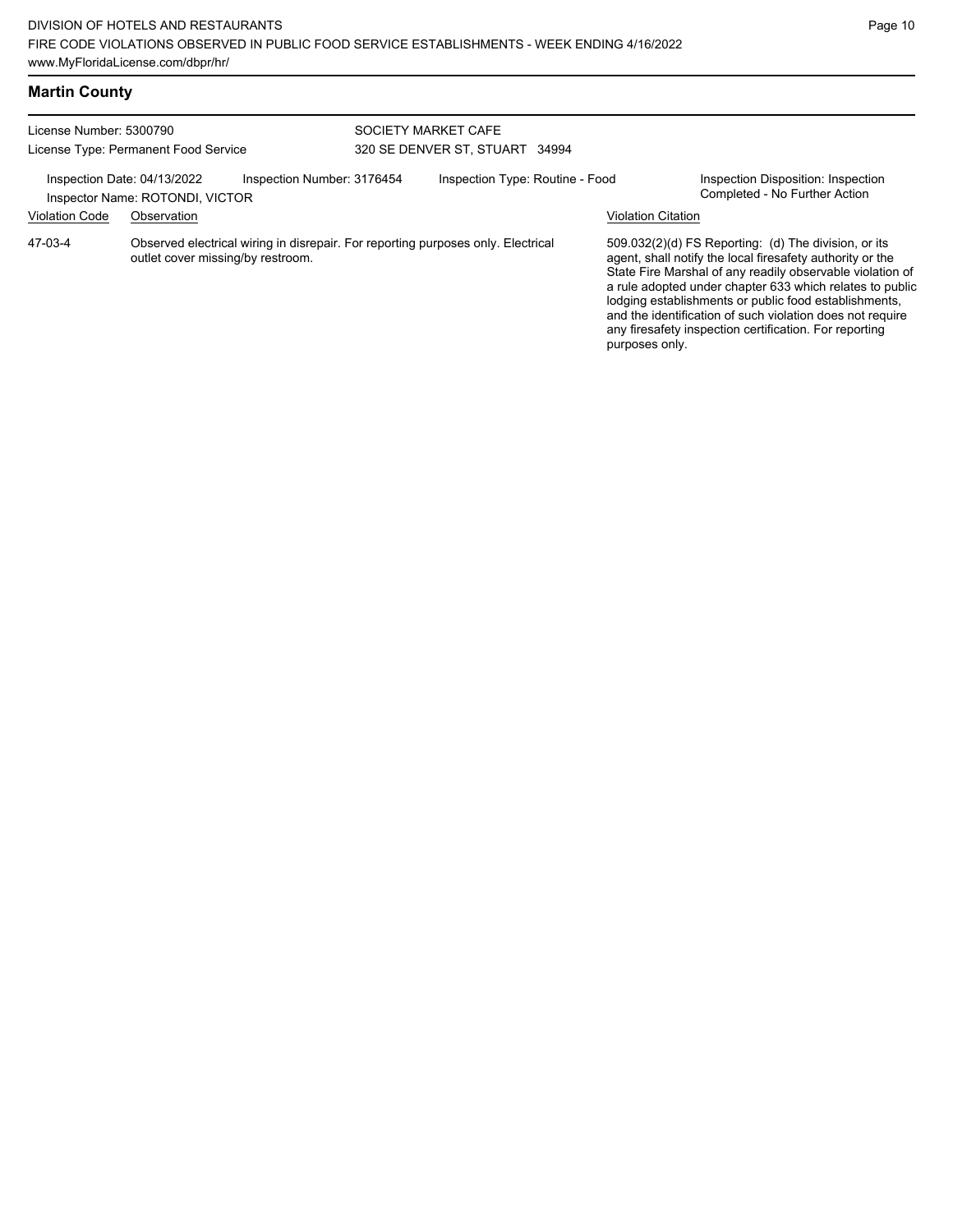| License Number: 5400256<br>License Type: Permanent Food Service                                |                                |                                                                               |                                 | MARKETPLACE SIXTY-ONE PRIME       |                           |                                                                                                                                                                                                                                                                                                                                                                                                                            |  |  |
|------------------------------------------------------------------------------------------------|--------------------------------|-------------------------------------------------------------------------------|---------------------------------|-----------------------------------|---------------------------|----------------------------------------------------------------------------------------------------------------------------------------------------------------------------------------------------------------------------------------------------------------------------------------------------------------------------------------------------------------------------------------------------------------------------|--|--|
|                                                                                                |                                |                                                                               |                                 | 61 HAWKS CAY BLVD, DUCK KEY 33050 |                           |                                                                                                                                                                                                                                                                                                                                                                                                                            |  |  |
| Inspection Number: 3169390<br>Inspection Date: 04/15/2022<br>Inspector Name: WHITEHURST, SCOTT |                                |                                                                               | Inspection Type: Routine - Food |                                   |                           | Inspection Disposition: Inspection<br>Completed - No Further Action                                                                                                                                                                                                                                                                                                                                                        |  |  |
| <b>Violation Code</b>                                                                          | Observation                    |                                                                               |                                 |                                   | <b>Violation Citation</b> |                                                                                                                                                                                                                                                                                                                                                                                                                            |  |  |
| $45-02-4$                                                                                      | hallway near kitchen entrance. | Portable fire extinguisher gauge in red zone. For reporting purposes only. In |                                 |                                   | purposes only.            | 509.032(2)(d) FS Reporting: (d) The division, or its<br>agent, shall notify the local firesafety authority or the<br>State Fire Marshal of any readily observable violation of<br>a rule adopted under chapter 633 which relates to public<br>lodging establishments or public food establishments,<br>and the identification of such violation does not require<br>any firesafety inspection certification. For reporting |  |  |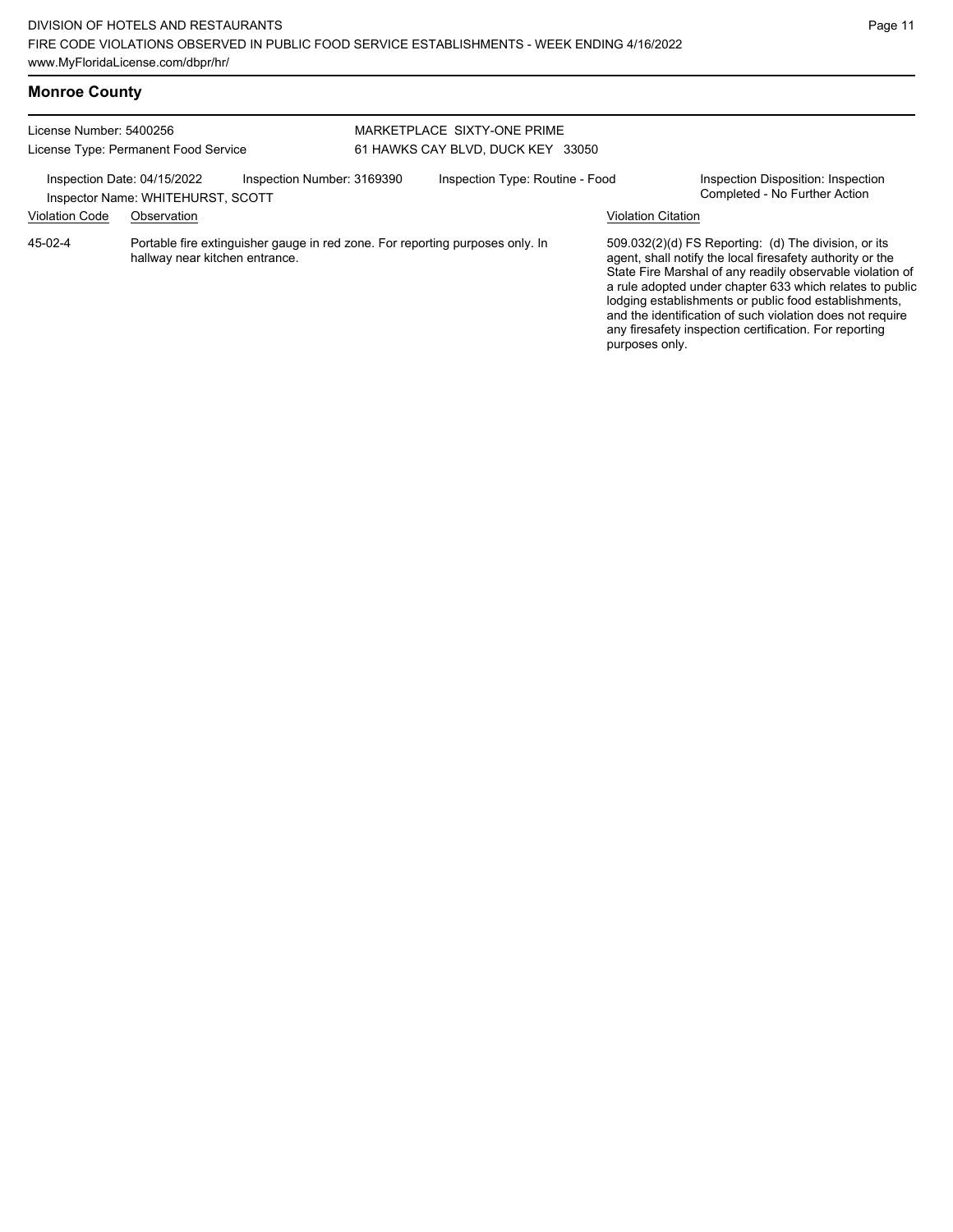| <b>Orange County</b>                                            |                                                                                                                                                                                     |                                                 |                                                       |                           |                                                                                                                                                                                                                                                                                                                                                                                                                            |  |  |  |
|-----------------------------------------------------------------|-------------------------------------------------------------------------------------------------------------------------------------------------------------------------------------|-------------------------------------------------|-------------------------------------------------------|---------------------------|----------------------------------------------------------------------------------------------------------------------------------------------------------------------------------------------------------------------------------------------------------------------------------------------------------------------------------------------------------------------------------------------------------------------------|--|--|--|
| License Number: 5806945                                         |                                                                                                                                                                                     |                                                 | CHILI'S SOUTHWEST GRILL & BAR                         |                           |                                                                                                                                                                                                                                                                                                                                                                                                                            |  |  |  |
|                                                                 | License Type: Permanent Food Service                                                                                                                                                |                                                 | 12181 E COLONIAL DR, ORLANDO 328264708                |                           |                                                                                                                                                                                                                                                                                                                                                                                                                            |  |  |  |
| Inspection Date: 04/11/2022<br>Inspector Name: VAZQUEZ, JULITZA |                                                                                                                                                                                     | Inspection Number: 3173852                      | Inspection Type: Routine - Food                       |                           | Inspection Disposition: Warning<br>Issued                                                                                                                                                                                                                                                                                                                                                                                  |  |  |  |
| <b>Violation Code</b>                                           | Observation                                                                                                                                                                         |                                                 |                                                       | <b>Violation Citation</b> |                                                                                                                                                                                                                                                                                                                                                                                                                            |  |  |  |
| 45-02-4                                                         | Portable fire extinguisher gauge in red zone. For reporting purposes only.                                                                                                          |                                                 |                                                       | purposes only.            | 509.032(2)(d) FS Reporting: (d) The division, or its<br>agent, shall notify the local firesafety authority or the<br>State Fire Marshal of any readily observable violation of<br>a rule adopted under chapter 633 which relates to public<br>lodging establishments or public food establishments,<br>and the identification of such violation does not require<br>any firesafety inspection certification. For reporting |  |  |  |
| 45-02-4                                                         | - From initial inspection : Portable fire extinguisher gauge in red zone. For<br>reporting purposes only.<br>Extended**                                                             | - From follow-up inspection 2022-04-12: ** Time |                                                       | purposes only.            | 509.032(2)(d) FS Reporting: (d) The division, or its<br>agent, shall notify the local firesafety authority or the<br>State Fire Marshal of any readily observable violation of<br>a rule adopted under chapter 633 which relates to public<br>lodging establishments or public food establishments,<br>and the identification of such violation does not require<br>any firesafety inspection certification. For reporting |  |  |  |
| License Number: 5815367                                         |                                                                                                                                                                                     | <b>SALT AND STRAW</b>                           |                                                       |                           |                                                                                                                                                                                                                                                                                                                                                                                                                            |  |  |  |
|                                                                 | License Type: Permanent Food Service                                                                                                                                                |                                                 | 1502 E BUENA VISTA DR STE B22, LAKE BUENA VISTA 32830 |                           |                                                                                                                                                                                                                                                                                                                                                                                                                            |  |  |  |
|                                                                 | Inspection Date: 04/12/2022<br>Inspector Name: BACHOO, SAVITRI                                                                                                                      | Inspection Number: 3185793                      | Inspection Type: Food-Licensing Inspection            |                           | Inspection Disposition: Warning<br>Issued                                                                                                                                                                                                                                                                                                                                                                                  |  |  |  |
| <b>Violation Code</b>                                           | Observation                                                                                                                                                                         |                                                 | <b>Violation Citation</b>                             |                           |                                                                                                                                                                                                                                                                                                                                                                                                                            |  |  |  |
| 45-01-4                                                         | Licensing inspection - Per Temporary Certificate of Occupancy -A fire watch shall<br>be provided until fire alarm drawings for duct smoke detector .For reporting<br>purposes only. |                                                 |                                                       | purposes only.            | 509.032(2)(d) FS Reporting: (d) The division, or its<br>agent, shall notify the local firesafety authority or the<br>State Fire Marshal of any readily observable violation of<br>a rule adopted under chapter 633 which relates to public<br>lodging establishments or public food establishments,<br>and the identification of such violation does not require<br>any firesafety inspection certification. For reporting |  |  |  |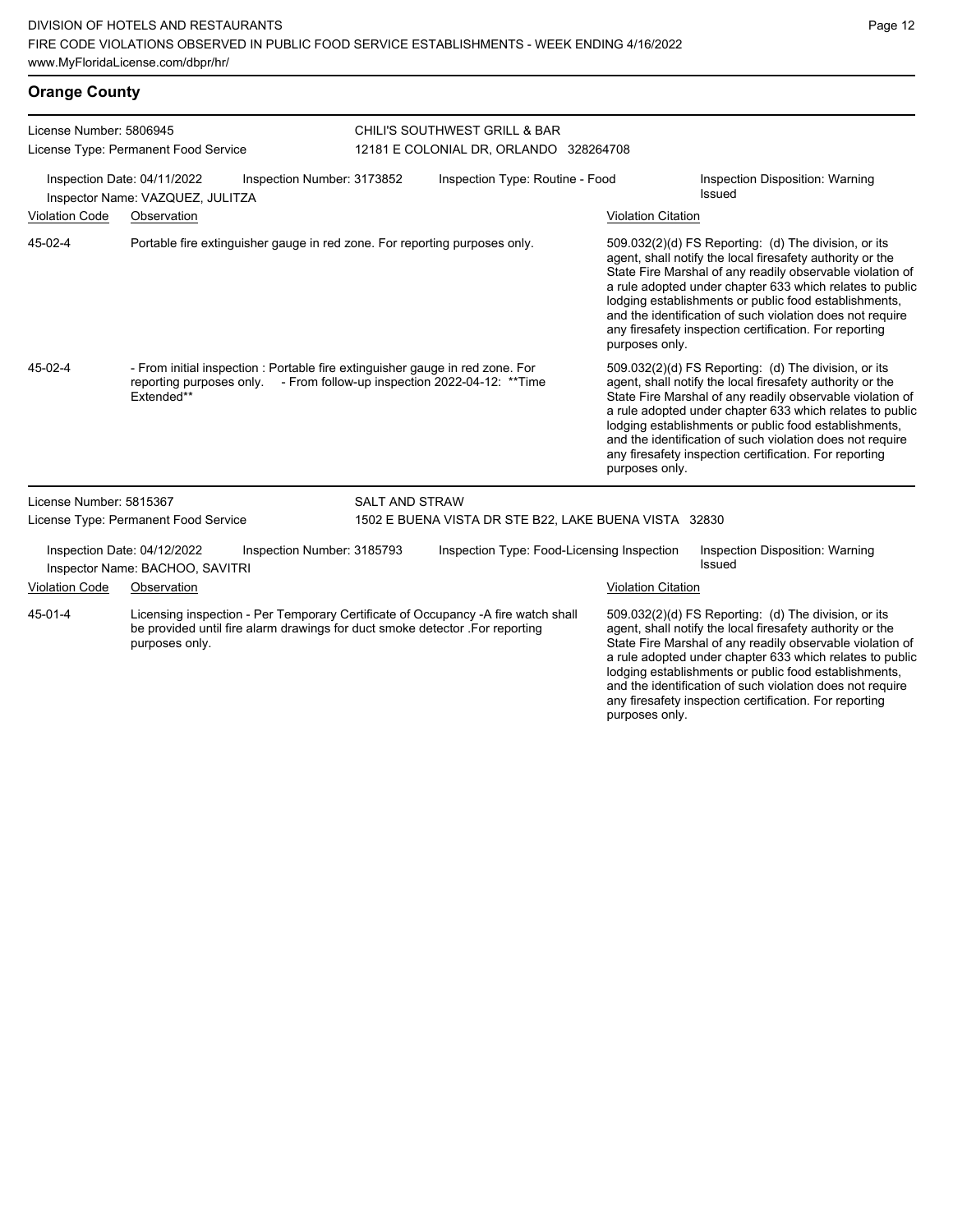| <b>Osceola County</b>                                                                                                                                        |                                                                                                                          |  |                                                                                            |                                                                                                                                                                                                                                                                                                                                                                                                                                                                                                          |                                                                     |                                                                                                                                                                                                                                                                           |  |
|--------------------------------------------------------------------------------------------------------------------------------------------------------------|--------------------------------------------------------------------------------------------------------------------------|--|--------------------------------------------------------------------------------------------|----------------------------------------------------------------------------------------------------------------------------------------------------------------------------------------------------------------------------------------------------------------------------------------------------------------------------------------------------------------------------------------------------------------------------------------------------------------------------------------------------------|---------------------------------------------------------------------|---------------------------------------------------------------------------------------------------------------------------------------------------------------------------------------------------------------------------------------------------------------------------|--|
| License Number: 5900680<br>License Type: Permanent Food Service<br>Inspection Number: 3145704<br>Inspection Date: 04/14/2022<br>Inspector Name: ANGEL, TERRY |                                                                                                                          |  | <b>HOLIDAY INN ORLANDO SW CELEBRATION AREA</b><br>5711 W IRLO BRONSON HWY, KISSIMMEE 34746 |                                                                                                                                                                                                                                                                                                                                                                                                                                                                                                          |                                                                     |                                                                                                                                                                                                                                                                           |  |
|                                                                                                                                                              |                                                                                                                          |  | Inspection Type: Routine - Food                                                            |                                                                                                                                                                                                                                                                                                                                                                                                                                                                                                          | Inspection Disposition: Inspection<br>Completed - No Further Action |                                                                                                                                                                                                                                                                           |  |
| <b>Violation Code</b>                                                                                                                                        | Observation                                                                                                              |  |                                                                                            |                                                                                                                                                                                                                                                                                                                                                                                                                                                                                                          | <b>Violation Citation</b>                                           |                                                                                                                                                                                                                                                                           |  |
| 48-01-5                                                                                                                                                      | No current insurance inspector boiler report or boiler certificate available for boiler.<br>For reporting purposes only. |  |                                                                                            | 61C-1.004(10) FAC Reporting: (10) Heating and<br>ventilation - The heating and ventilation system shall be<br>kept in good repair or be installed to maintain a<br>minimum of 68 degrees Fahrenheit throughout the<br>building. The insurance inspectors boiler report is<br>required annually for power boilers and high<br>pressure/high temperature boilers and biannually for low<br>pressure steam or vapor heating boilers and shall be<br>posted in the boiler room. For reporting purposes only. |                                                                     |                                                                                                                                                                                                                                                                           |  |
| License Number: 5900681                                                                                                                                      |                                                                                                                          |  |                                                                                            | <b>HOLIDAY INN ORLANDO SW CELEBRATION AREA</b>                                                                                                                                                                                                                                                                                                                                                                                                                                                           |                                                                     |                                                                                                                                                                                                                                                                           |  |
|                                                                                                                                                              | License Type: Permanent Food Service                                                                                     |  |                                                                                            | 5711 W IRLO BRONSON HWY, KISSIMMEE 34746                                                                                                                                                                                                                                                                                                                                                                                                                                                                 |                                                                     |                                                                                                                                                                                                                                                                           |  |
| Inspection Number: 3145760<br>Inspection Date: 04/14/2022<br>Inspector Name: ANGEL, TERRY                                                                    |                                                                                                                          |  |                                                                                            | Inspection Type: Routine - Food                                                                                                                                                                                                                                                                                                                                                                                                                                                                          |                                                                     | Inspection Disposition: Inspection<br>Completed - No Further Action                                                                                                                                                                                                       |  |
| <b>Violation Code</b><br>Observation                                                                                                                         |                                                                                                                          |  |                                                                                            |                                                                                                                                                                                                                                                                                                                                                                                                                                                                                                          | <b>Violation Citation</b>                                           |                                                                                                                                                                                                                                                                           |  |
| 48-01-5                                                                                                                                                      | For reporting purposes only.                                                                                             |  |                                                                                            | No current insurance inspector boiler report or boiler certificate available for boiler.                                                                                                                                                                                                                                                                                                                                                                                                                 |                                                                     | 61C-1.004(10) FAC Reporting: (10) Heating and<br>ventilation - The heating and ventilation system shall be<br>kept in good repair or be installed to maintain a<br>minimum of 68 degrees Fahrenheit throughout the<br>building. The insurance inspectors boiler report is |  |

required annually for power boilers and high

pressure/high temperature boilers and biannually for low pressure steam or vapor heating boilers and shall be posted in the boiler room. For reporting purposes only.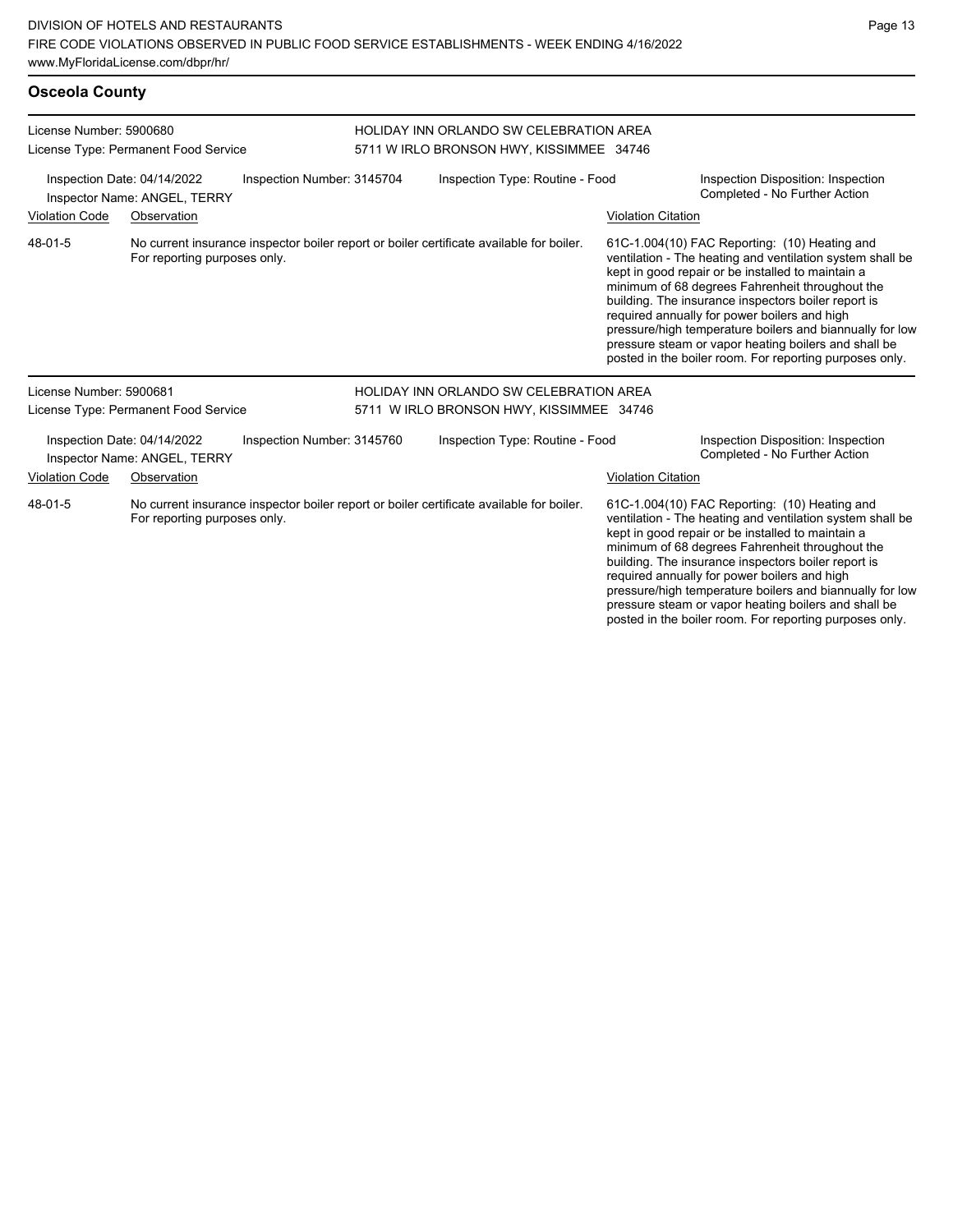## **Palm Beach County**

| License Number: 6022361 |                                                                                                                                      |                            | NOMAD @ SEAN RUSH                                                                                                                                                                                                                                         |                           |                                                                                                                                                                                                                                                                                                                                                                                                                                              |  |  |  |
|-------------------------|--------------------------------------------------------------------------------------------------------------------------------------|----------------------------|-----------------------------------------------------------------------------------------------------------------------------------------------------------------------------------------------------------------------------------------------------------|---------------------------|----------------------------------------------------------------------------------------------------------------------------------------------------------------------------------------------------------------------------------------------------------------------------------------------------------------------------------------------------------------------------------------------------------------------------------------------|--|--|--|
|                         | License Type: Permanent Food Service                                                                                                 |                            | 3700 S DIXIE HWY SUITE 3, WEST PALM BEACH 33405                                                                                                                                                                                                           |                           |                                                                                                                                                                                                                                                                                                                                                                                                                                              |  |  |  |
|                         | Inspection Date: 04/13/2022<br>Inspector Name: SINGH, GAJENDRA                                                                       | Inspection Number: 3185949 | Inspection Type: Routine - Food                                                                                                                                                                                                                           |                           | Inspection Disposition: Inspection<br>Completed - No Further Action                                                                                                                                                                                                                                                                                                                                                                          |  |  |  |
| <b>Violation Code</b>   | Observation                                                                                                                          |                            |                                                                                                                                                                                                                                                           | <b>Violation Citation</b> |                                                                                                                                                                                                                                                                                                                                                                                                                                              |  |  |  |
| 46-04-4                 | bulbs an                                                                                                                             |                            | Exit door locked. For reporting purposes only. Both exit doors in the kitchen area.<br>As per operator these are not exit doors as per fire department. as per operator<br>building plan have 3 exit doors these are not exit doors. Operator removed the |                           | 509.032(2)(d) FS Reporting: (d) The division, or its<br>agent, shall notify the local firesafety authority or the<br>State Fire Marshal of any readily observable violation of<br>a rule adopted under chapter 633 which relates to public<br>lodging establishments or public food establishments,<br>and the identification of such violation does not require<br>any firesafety inspection certification. For reporting<br>purposes only. |  |  |  |
| License Number: 6020252 |                                                                                                                                      | <b>DEVINE BISTRO</b>       |                                                                                                                                                                                                                                                           |                           |                                                                                                                                                                                                                                                                                                                                                                                                                                              |  |  |  |
|                         | License Type: Permanent Food Service                                                                                                 |                            | 2465 SR 7 STE #300, VILLAGE OF WELLINGTO 33414                                                                                                                                                                                                            |                           |                                                                                                                                                                                                                                                                                                                                                                                                                                              |  |  |  |
|                         | Inspection Date: 04/12/2022<br>Inspector Name: SEVILLA, FREDDY                                                                       | Inspection Number: 3154469 | Inspection Type: Routine - Food                                                                                                                                                                                                                           |                           | Inspection Disposition: Inspection<br>Completed - No Further Action                                                                                                                                                                                                                                                                                                                                                                          |  |  |  |
| <b>Violation Code</b>   | Observation                                                                                                                          |                            |                                                                                                                                                                                                                                                           | <b>Violation Citation</b> |                                                                                                                                                                                                                                                                                                                                                                                                                                              |  |  |  |
| 48-04-4                 | Propane tank (larger than 2.7 lb. water capacity/1 lb. gas capacity) located inside<br>of the building. For reporting purposes only. |                            |                                                                                                                                                                                                                                                           | purposes only.            | 509.032(2)(d) FS Reporting: (d) The division, or its<br>agent, shall notify the local firesafety authority or the<br>State Fire Marshal of any readily observable violation of<br>a rule adopted under chapter 633 which relates to public<br>lodging establishments or public food establishments,<br>and the identification of such violation does not require<br>any firesafety inspection certification. For reporting                   |  |  |  |
| License Number: 6020330 |                                                                                                                                      | <b>BAGEL BISTRO</b>        |                                                                                                                                                                                                                                                           |                           |                                                                                                                                                                                                                                                                                                                                                                                                                                              |  |  |  |
|                         | License Type: Permanent Food Service                                                                                                 |                            | 173 N. US HIGHWAY 1, TEQUESTA 33469                                                                                                                                                                                                                       |                           |                                                                                                                                                                                                                                                                                                                                                                                                                                              |  |  |  |
|                         | Inspection Date: 04/12/2022<br>Inspector Name: STEUBER, RYAN                                                                         | Inspection Number: 3185852 | Inspection Type: Complaint Full                                                                                                                                                                                                                           |                           | Inspection Disposition: Inspection<br>Completed - No Further Action                                                                                                                                                                                                                                                                                                                                                                          |  |  |  |
| <b>Violation Code</b>   | Observation                                                                                                                          |                            |                                                                                                                                                                                                                                                           | <b>Violation Citation</b> |                                                                                                                                                                                                                                                                                                                                                                                                                                              |  |  |  |
| 45-02-4                 | Portable fire extinguisher gauge in red zone. For reporting purposes only. At<br>entrance to kitchen                                 |                            |                                                                                                                                                                                                                                                           |                           | 509.032(2)(d) FS Reporting: (d) The division, or its<br>agent, shall notify the local firesafety authority or the<br>State Fire Marshal of any readily observable violation of<br>a rule adopted under chapter 633 which relates to public<br>lodging establishments or public food establishments,<br>and the identification of such violation does not require<br>any firesafety inspection certification. For reporting                   |  |  |  |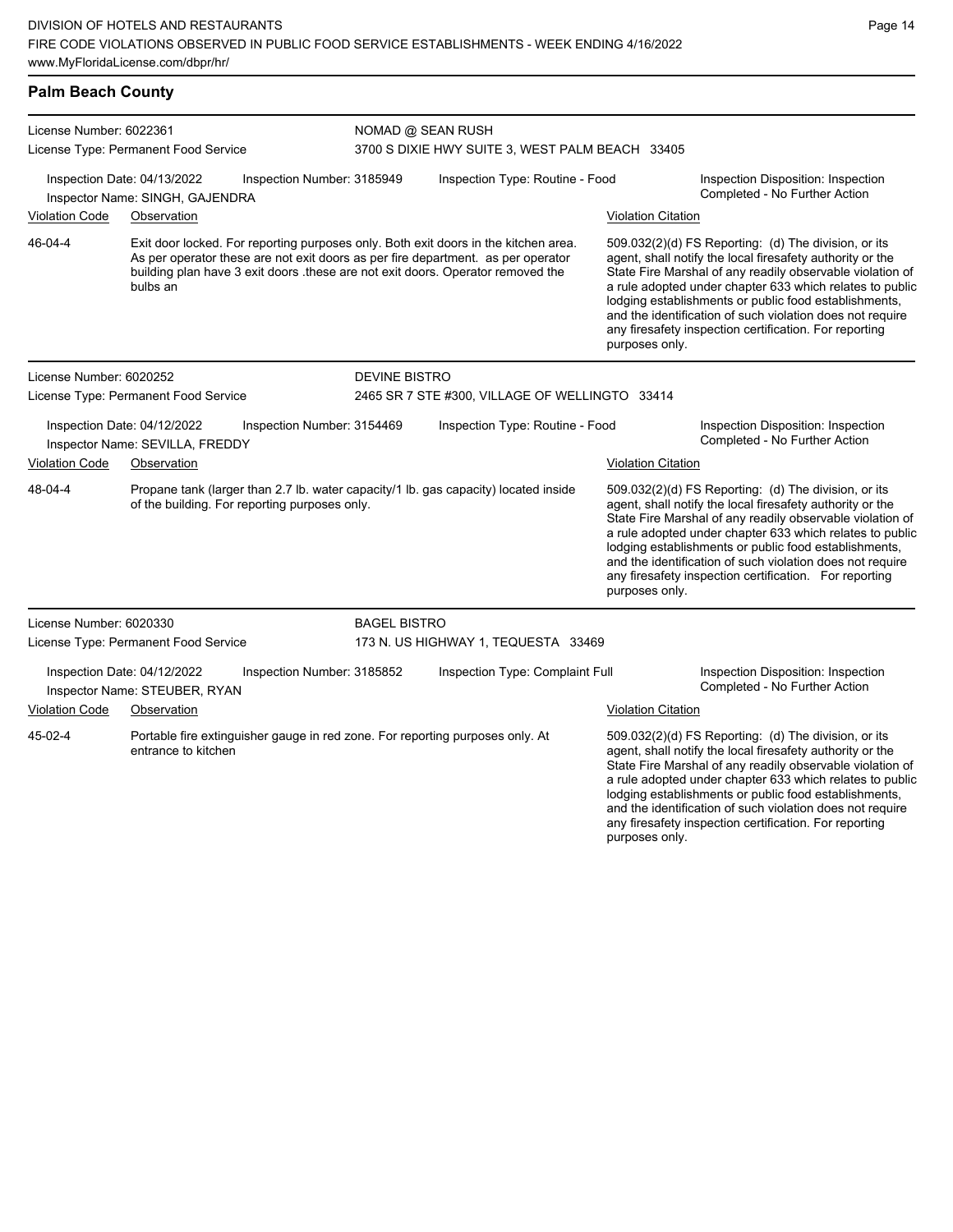**Pinellas County** License Number: 6217662 License Type: Permanent Food Service **TROPEZ** 437 CENTRAL AVE, ST. PETERSBURG 33701 Inspection Date: 04/14/2022 Inspection Number: 3096559 Inspection Type: Routine - Food Inspection Disposition: Inspection Completed - No Further Action Inspector Name: MURPHY, JAMES Violation Code Observation Violation Citation Propane tank (larger than 2.7 lb. water capacity/1 lb. gas capacity) located inside of the building. For reporting purposes only. In rear electrical storage room 20 lb propane tank. 509.032(2)(d) FS Reporting: (d) The division, or its agent, shall notify the local firesafety authority or the State Fire Marshal of any readily observable violation of a rule adopted under chapter 633 which relates to public lodging establishments or public food establishments, and the identification of such violation does not require any firesafety inspection certification. For reporting purposes only. 48-04-4 License Number: 6205584 License Type: Permanent Food Service BERMUDA'S 5700 GULF BLVD, ST.PETE BEACH 33706 Inspection Date: 04/15/2022 Inspection Number: 3167462 Inspection Type: Routine - Food Inspection Disposition: Inspection Inspector Name: DAY-WALKER, LISA and the completed - No Further Action inspector Name: DAY-WALKER, LISA Violation Code Observation **Violation Citation** Violation Citation Citation No current insurance inspector boiler report or boiler certificate available for boiler. For reporting purposes only. 096525 8/24/2021 displayed. 61C-1.004(10) FAC Reporting: (10) Heating and ventilation - The heating and ventilation system shall be kept in good repair or be installed to maintain a minimum of 68 degrees Fahrenheit throughout the building. The insurance inspectors boiler report is required annually for power boilers and high pressure/high temperature boilers and biannually for low pressure steam or vapor heating boilers and shall be posted in the boiler room. For reporting purposes only. 48-01-5 License Number: 6218302 License Type: Permanent Food Service DEAD PRESIDENTS 1742 E CENTRAL AVE, ST PETERSBURG 33712 Inspection Date: 04/15/2022 Inspection Number: 3168060 Inspection Type: Routine - Food Inspection Disposition: Call Back -Inspector Name: HOBBS, ANDREW **Inspector Name: HOBBS, ANDREW** Violation Code Observation Violation Citation - From initial inspection : Use of cooking equipment producing grease laden vapors/smoke with no hood suppression system installed. Notified Fire AHJ. For reporting purposes only. Table top fryers in use on cooks line with no hood system installed. 509.032(2)(d) FS Reporting: (d) The division, or its agent, shall notify the local firesafety authority or the State Fire Marshal of any readily observable violation of a rule adopted under chapter 633 which relates to public lodging establishments or public food establishments, and the identification of such violation does not require any firesafety inspection certification. For reporting purposes only. 45-04-4 License Number: 6212123 License Type: Permanent Food Service TAVERN ON THE OAKS 2751 REGENCY OAKS BLVD, CLEARWATER 33759 Inspection Date: 04/12/2022 Inspection Number: 3143791 Inspection Type: Routine - Food Inspection Disposition: Inspection Inspector Name: KOUSTIS, TIMOTHY **Name: Action** Inspector Name: KOUSTIS, TIMOTHY Violation Code Observation Violation Citation No current insurance inspector boiler report or boiler certificate available for boiler. For reporting purposes only. FL131464,070912,058629,124154,085674,085675,085677 all expired 2/10/2022 FL124160 expired 11/28/2018 61C-1.004(10) FAC Reporting: (10) Heating and ventilation - The heating and ventilation system shall be kept in good repair or be installed to maintain a minimum of 68 degrees Fahrenheit throughout the building. The insurance inspectors boiler report is 48-01-5

required annually for power boilers and high

pressure/high temperature boilers and biannually for low pressure steam or vapor heating boilers and shall be posted in the boiler room. For reporting purposes only.

Page 15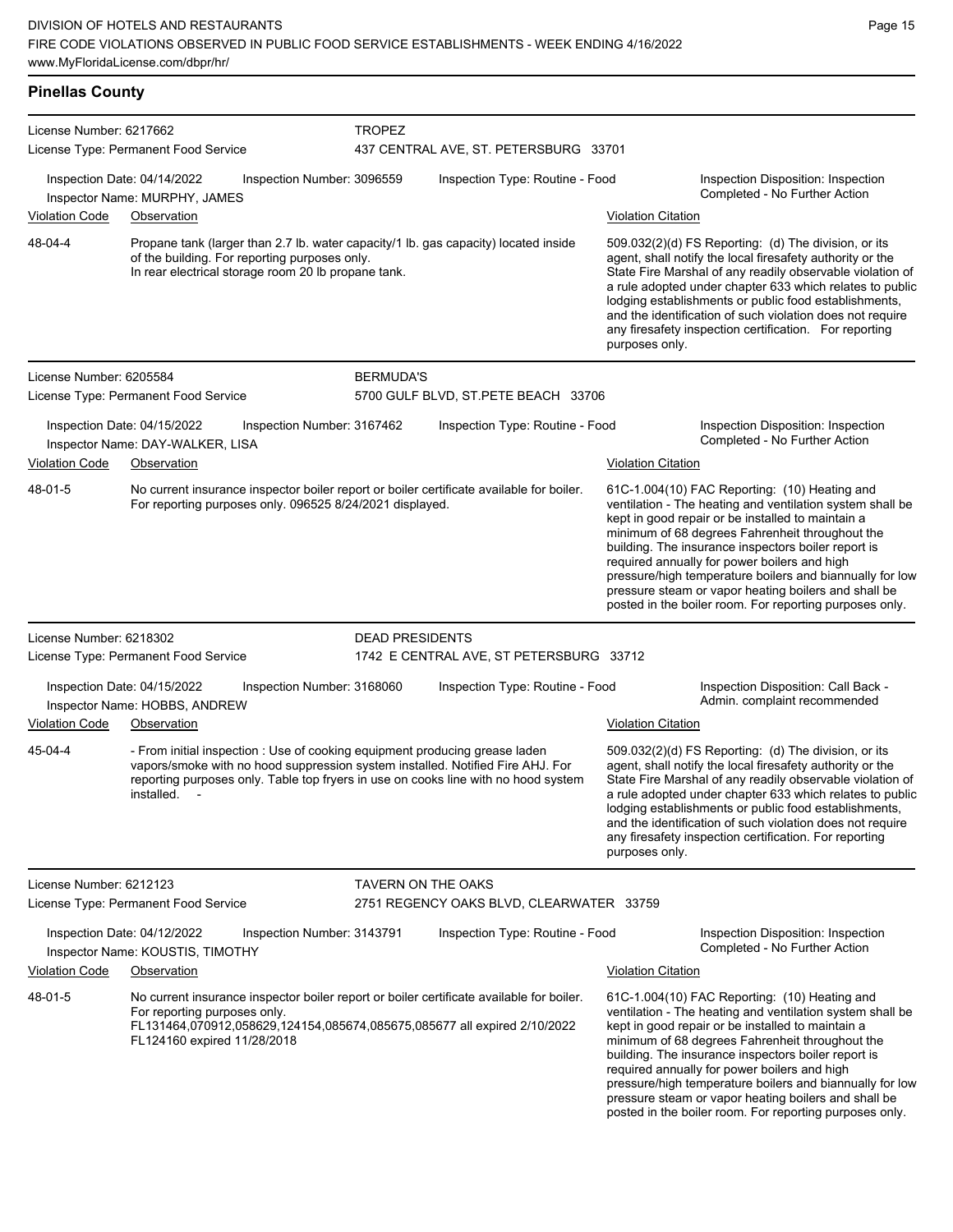## **Pinellas County**

| License Number: 6212124<br>License Type: Permanent Food Service<br>Inspection Date: 04/12/2022<br>Inspection Number: 3106046<br>Inspector Name: KOUSTIS, TIMOTHY |                                                                 |                                                           | <b>REGENCY OAKS ILF NORTH</b><br>2751 REGENCY OAKS BLVD, CLEARWATER 33759                                                                                            |                           |                                                                                                                                                                                                                                                                                                                                                                                                                                                                                                          |  |  |
|------------------------------------------------------------------------------------------------------------------------------------------------------------------|-----------------------------------------------------------------|-----------------------------------------------------------|----------------------------------------------------------------------------------------------------------------------------------------------------------------------|---------------------------|----------------------------------------------------------------------------------------------------------------------------------------------------------------------------------------------------------------------------------------------------------------------------------------------------------------------------------------------------------------------------------------------------------------------------------------------------------------------------------------------------------|--|--|
|                                                                                                                                                                  |                                                                 |                                                           | Inspection Type: Routine - Food                                                                                                                                      |                           | Inspection Disposition: Inspection<br>Completed - No Further Action                                                                                                                                                                                                                                                                                                                                                                                                                                      |  |  |
| <b>Violation Code</b>                                                                                                                                            | Observation                                                     |                                                           |                                                                                                                                                                      | <b>Violation Citation</b> |                                                                                                                                                                                                                                                                                                                                                                                                                                                                                                          |  |  |
| 48-01-5                                                                                                                                                          | For reporting purposes only.<br>FL124160 expired 11/28/2018     |                                                           | No current insurance inspector boiler report or boiler certificate available for boiler.<br>FL131464,070912,058629,124154,085674,085675,085677 all expired 2/10/2022 |                           | 61C-1.004(10) FAC Reporting: (10) Heating and<br>ventilation - The heating and ventilation system shall be<br>kept in good repair or be installed to maintain a<br>minimum of 68 degrees Fahrenheit throughout the<br>building. The insurance inspectors boiler report is<br>required annually for power boilers and high<br>pressure/high temperature boilers and biannually for low<br>pressure steam or vapor heating boilers and shall be<br>posted in the boiler room. For reporting purposes only. |  |  |
| License Number: 6213612                                                                                                                                          |                                                                 |                                                           | <b>REGENCY OAKS ILF SOUTH</b>                                                                                                                                        |                           |                                                                                                                                                                                                                                                                                                                                                                                                                                                                                                          |  |  |
|                                                                                                                                                                  | License Type: Permanent Food Service                            |                                                           | 2701 REGENCY OAKS BLVD., CLEARWATER 33759                                                                                                                            |                           |                                                                                                                                                                                                                                                                                                                                                                                                                                                                                                          |  |  |
|                                                                                                                                                                  | Inspection Date: 04/12/2022<br>Inspector Name: KOUSTIS, TIMOTHY | Inspection Number: 3128081                                | Inspection Type: Routine - Food                                                                                                                                      |                           | Inspection Disposition: Inspection<br>Completed - No Further Action                                                                                                                                                                                                                                                                                                                                                                                                                                      |  |  |
| <b>Violation Code</b>                                                                                                                                            | Observation                                                     |                                                           |                                                                                                                                                                      | <b>Violation Citation</b> |                                                                                                                                                                                                                                                                                                                                                                                                                                                                                                          |  |  |
| 48-01-5                                                                                                                                                          | FL124160 expired 11/28/2018                                     | Boiler certificates expired. For reporting purposes only. | FL131464,070912,058629,124154,085674,085675,085677 all expired 2/10/2022                                                                                             |                           | 61C-1.004(10) FAC Reporting: (10) Heating and<br>ventilation - The heating and ventilation system shall be<br>kept in good repair or be installed to maintain a<br>minimum of 68 degrees Fahrenheit throughout the<br>building. The insurance inspectors boiler report is<br>required annually for power boilers and high<br>pressure/high temperature boilers and biannually for low<br>pressure steam or vapor heating boilers and shall be                                                            |  |  |

posted in the boiler room. For reporting purposes only.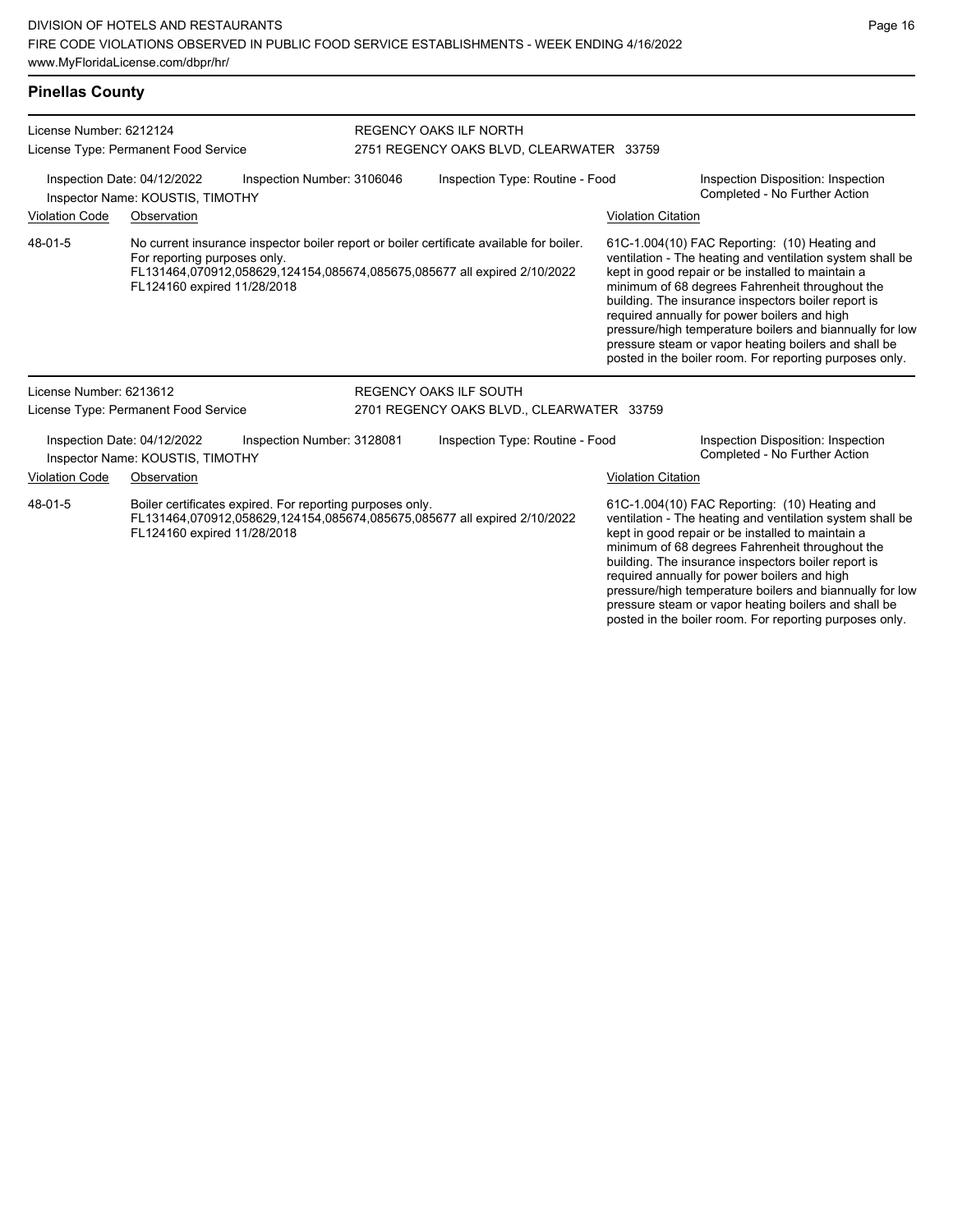## **Putnam County**

| License Number: 6400898<br>License Type: Permanent Food Service<br>Inspection Date: 04/12/2022<br>Inspection Number: 3185855<br>Inspector Name: BADDING, MELANIE |             |                                                                                                                                | <b>DUNKIN DONUTS</b><br>218 S HIGHWAY 17, EAST PALATKA 32131 |  |                           |                                                                                                                                                                                                                                                                                                                                                                                                                            |
|------------------------------------------------------------------------------------------------------------------------------------------------------------------|-------------|--------------------------------------------------------------------------------------------------------------------------------|--------------------------------------------------------------|--|---------------------------|----------------------------------------------------------------------------------------------------------------------------------------------------------------------------------------------------------------------------------------------------------------------------------------------------------------------------------------------------------------------------------------------------------------------------|
|                                                                                                                                                                  |             |                                                                                                                                | Inspection Type: Complaint Full                              |  |                           | Inspection Disposition: Inspection<br>Completed - No Further Action                                                                                                                                                                                                                                                                                                                                                        |
| <b>Violation Code</b>                                                                                                                                            | Observation |                                                                                                                                |                                                              |  | <b>Violation Citation</b> |                                                                                                                                                                                                                                                                                                                                                                                                                            |
| 45-02-4                                                                                                                                                          |             | Portable fire extinguisher gauge in red zone. For reporting purposes only.<br>Fire extinguisher by walk in cooler in red zone. |                                                              |  | purposes only.            | 509.032(2)(d) FS Reporting: (d) The division, or its<br>agent, shall notify the local firesafety authority or the<br>State Fire Marshal of any readily observable violation of<br>a rule adopted under chapter 633 which relates to public<br>lodging establishments or public food establishments,<br>and the identification of such violation does not require<br>any firesafety inspection certification. For reporting |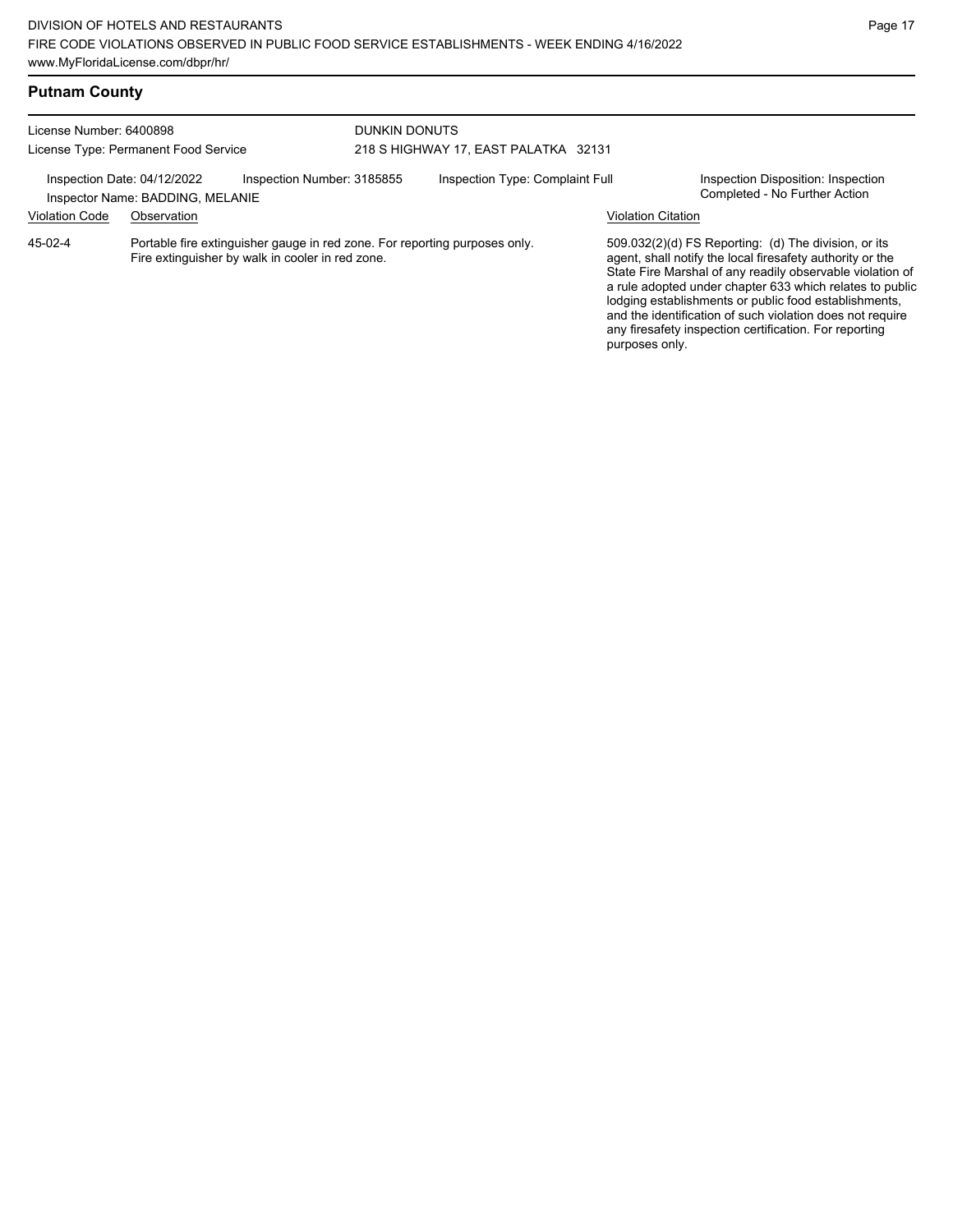| <b>Sarasota County</b>                                                                        |                                                                                                                                                                                                               |                            |                                |                                                                                                                                                                                                                                                                                                                                                                                                                                              |                           |                                                                 |  |  |
|-----------------------------------------------------------------------------------------------|---------------------------------------------------------------------------------------------------------------------------------------------------------------------------------------------------------------|----------------------------|--------------------------------|----------------------------------------------------------------------------------------------------------------------------------------------------------------------------------------------------------------------------------------------------------------------------------------------------------------------------------------------------------------------------------------------------------------------------------------------|---------------------------|-----------------------------------------------------------------|--|--|
| License Number: 6805348                                                                       |                                                                                                                                                                                                               |                            | <b>CHIANTI</b>                 |                                                                                                                                                                                                                                                                                                                                                                                                                                              |                           |                                                                 |  |  |
|                                                                                               | License Type: Permanent Food Service                                                                                                                                                                          |                            |                                | 3900 CLARK RD BLDG M 1 2 3, SARASOTA 34233                                                                                                                                                                                                                                                                                                                                                                                                   |                           |                                                                 |  |  |
| Inspection Number: 3136145<br>Inspection Date: 04/11/2022<br>Inspector Name: CATTLEY, RAYMOND |                                                                                                                                                                                                               |                            |                                | Inspection Type: Routine - Food                                                                                                                                                                                                                                                                                                                                                                                                              |                           | Inspection Disposition: Call Back -<br>Extension given, pending |  |  |
| <b>Violation Code</b><br>Observation                                                          |                                                                                                                                                                                                               |                            |                                |                                                                                                                                                                                                                                                                                                                                                                                                                                              | <b>Violation Citation</b> |                                                                 |  |  |
| 47-03-4                                                                                       | - From initial inspection : Observed electrical wiring in disrepair. For reporting<br>purposes only. Observed open electrical box on cooks line. - From follow-up<br>inspection 2022-04-11: **Time Extended** |                            |                                | 509.032(2)(d) FS Reporting: (d) The division, or its<br>agent, shall notify the local firesafety authority or the<br>State Fire Marshal of any readily observable violation of<br>a rule adopted under chapter 633 which relates to public<br>lodging establishments or public food establishments,<br>and the identification of such violation does not require<br>any firesafety inspection certification. For reporting<br>purposes only. |                           |                                                                 |  |  |
| License Number: 6805597                                                                       |                                                                                                                                                                                                               |                            | OFF THE WAGON                  |                                                                                                                                                                                                                                                                                                                                                                                                                                              |                           |                                                                 |  |  |
| License Type: Permanent Food Service                                                          |                                                                                                                                                                                                               |                            | 2107 TAMIAMI TRL, VENICE 34293 |                                                                                                                                                                                                                                                                                                                                                                                                                                              |                           |                                                                 |  |  |
|                                                                                               | Inspection Date: 04/13/2022<br>Inspector Name: KEATING, PATRICK                                                                                                                                               | Inspection Number: 3151510 |                                | Inspection Type: Routine - Food                                                                                                                                                                                                                                                                                                                                                                                                              |                           | Inspection Disposition: Warning<br>Issued                       |  |  |
| Violation Code                                                                                | Observation                                                                                                                                                                                                   |                            |                                |                                                                                                                                                                                                                                                                                                                                                                                                                                              | <b>Violation Citation</b> |                                                                 |  |  |
| $A$ $6$ - $0$ $1$ - $A$                                                                       |                                                                                                                                                                                                               |                            |                                | Marked exiting the marked exit blocked. For reporting purposes only Observed                                                                                                                                                                                                                                                                                                                                                                 |                           | 500 032(2)(d) ES Reporting: (d) The division or its             |  |  |

Marked exit/path to marked exit blocked. For reporting purposes only. Observed back exit near office hall blocked by boxes. 46-01-4

509.032(2)(d) FS Reporting: (d) The division, or its agent, shall notify the local firesafety authority or the State Fire Marshal of any readily observable violation of a rule adopted under chapter 633 which relates to public lodging establishments or public food establishments, and the identification of such violation does not require any firesafety inspection certification. For reporting purposes only.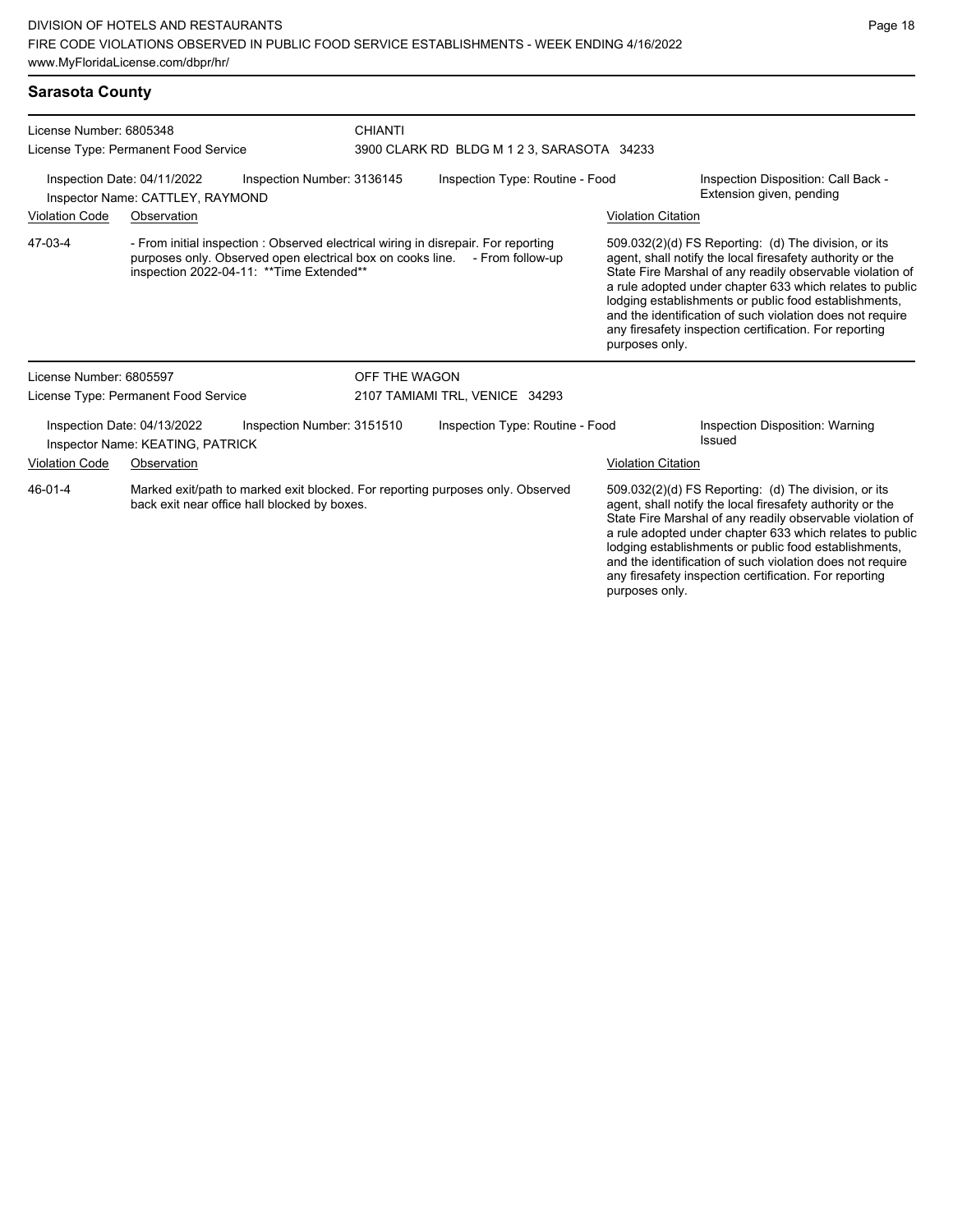| <b>Seminole County</b>                                                                          |                                      |                                                                |                                                                                          |                                                                                   |                                                                                                                                                                                                                                                                                                                                                                                                                                                                                                          |                                                                                                                                                                                                                                                                                                                                                                                                                            |  |  |
|-------------------------------------------------------------------------------------------------|--------------------------------------|----------------------------------------------------------------|------------------------------------------------------------------------------------------|-----------------------------------------------------------------------------------|----------------------------------------------------------------------------------------------------------------------------------------------------------------------------------------------------------------------------------------------------------------------------------------------------------------------------------------------------------------------------------------------------------------------------------------------------------------------------------------------------------|----------------------------------------------------------------------------------------------------------------------------------------------------------------------------------------------------------------------------------------------------------------------------------------------------------------------------------------------------------------------------------------------------------------------------|--|--|
| License Number: 6903106                                                                         | License Type: Permanent Food Service |                                                                |                                                                                          | THE DANCING CRAB<br>884 W SR 436, ALTAMONTE SPRINGS 32714                         |                                                                                                                                                                                                                                                                                                                                                                                                                                                                                                          |                                                                                                                                                                                                                                                                                                                                                                                                                            |  |  |
| Inspection Date: 04/11/2022<br>Inspection Number: 3185830<br>Inspector Name: MARTIN, LESLIE     |                                      |                                                                | Inspection Type: Complaint Full                                                          |                                                                                   |                                                                                                                                                                                                                                                                                                                                                                                                                                                                                                          | Inspection Disposition: Inspection<br>Completed - No Further Action                                                                                                                                                                                                                                                                                                                                                        |  |  |
| <b>Violation Code</b>                                                                           | Observation                          |                                                                |                                                                                          |                                                                                   | <b>Violation Citation</b>                                                                                                                                                                                                                                                                                                                                                                                                                                                                                |                                                                                                                                                                                                                                                                                                                                                                                                                            |  |  |
| 48-01-5                                                                                         | For reporting purposes only.         | -boiler certificate posted expired 12/2017.                    | No current insurance inspector boiler report or boiler certificate available for boiler. |                                                                                   | 61C-1.004(10) FAC Reporting: (10) Heating and<br>ventilation - The heating and ventilation system shall be<br>kept in good repair or be installed to maintain a<br>minimum of 68 degrees Fahrenheit throughout the<br>building. The insurance inspectors boiler report is<br>required annually for power boilers and high<br>pressure/high temperature boilers and biannually for low<br>pressure steam or vapor heating boilers and shall be<br>posted in the boiler room. For reporting purposes only. |                                                                                                                                                                                                                                                                                                                                                                                                                            |  |  |
| License Number: 6905095<br>License Type: Permanent Food Service                                 |                                      |                                                                |                                                                                          | COCINA MAYA MEXICAN GRILL & MEZCALERIA<br>3590 N US HWY 17/ 92, LAKE MARY 32746   |                                                                                                                                                                                                                                                                                                                                                                                                                                                                                                          |                                                                                                                                                                                                                                                                                                                                                                                                                            |  |  |
|                                                                                                 |                                      |                                                                |                                                                                          |                                                                                   |                                                                                                                                                                                                                                                                                                                                                                                                                                                                                                          |                                                                                                                                                                                                                                                                                                                                                                                                                            |  |  |
| Inspection Date: 04/11/2022<br>Inspection Number: 3172929<br>Inspector Name: THORNCROFT, ROBERT |                                      | Inspection Type: Routine - Food                                |                                                                                          |                                                                                   | Inspection Disposition: Inspection<br>Completed - No Further Action                                                                                                                                                                                                                                                                                                                                                                                                                                      |                                                                                                                                                                                                                                                                                                                                                                                                                            |  |  |
| <b>Violation Code</b>                                                                           | Observation                          |                                                                |                                                                                          |                                                                                   | <b>Violation Citation</b>                                                                                                                                                                                                                                                                                                                                                                                                                                                                                |                                                                                                                                                                                                                                                                                                                                                                                                                            |  |  |
| 46-01-4                                                                                         |                                      | front of the back door, operator removed **Corrected On-Site** |                                                                                          | Marked exit/path to marked exit blocked. For reporting purposes only. Items in    | purposes only.                                                                                                                                                                                                                                                                                                                                                                                                                                                                                           | 509.032(2)(d) FS Reporting: (d) The division, or its<br>agent, shall notify the local firesafety authority or the<br>State Fire Marshal of any readily observable violation of<br>a rule adopted under chapter 633 which relates to public<br>lodging establishments or public food establishments,<br>and the identification of such violation does not require<br>any firesafety inspection certification. For reporting |  |  |
| License Number: 6904559                                                                         |                                      |                                                                | <b>GATEWAY TO INDIA</b>                                                                  |                                                                                   |                                                                                                                                                                                                                                                                                                                                                                                                                                                                                                          |                                                                                                                                                                                                                                                                                                                                                                                                                            |  |  |
| License Type: Permanent Food Service                                                            |                                      |                                                                |                                                                                          | 790 EAST SR 434, LONGWOOD 32750                                                   |                                                                                                                                                                                                                                                                                                                                                                                                                                                                                                          |                                                                                                                                                                                                                                                                                                                                                                                                                            |  |  |
| Inspection Date: 04/14/2022<br>Inspection Number: 3166199<br>Inspector Name: THORNCROFT, ROBERT |                                      |                                                                |                                                                                          | Inspection Type: Routine - Food                                                   |                                                                                                                                                                                                                                                                                                                                                                                                                                                                                                          | Inspection Disposition: Inspection<br>Completed - No Further Action                                                                                                                                                                                                                                                                                                                                                        |  |  |
| <b>Violation Code</b><br>Observation                                                            |                                      |                                                                |                                                                                          | <b>Violation Citation</b>                                                         |                                                                                                                                                                                                                                                                                                                                                                                                                                                                                                          |                                                                                                                                                                                                                                                                                                                                                                                                                            |  |  |
| 45-02-4                                                                                         | back door                            |                                                                |                                                                                          | Portable fire extinguisher gauge in red zone. For reporting purposes only. At the |                                                                                                                                                                                                                                                                                                                                                                                                                                                                                                          | 509.032(2)(d) FS Reporting: (d) The division, or its<br>agent, shall notify the local firesafety authority or the<br>State Fire Marshal of any readily observable violation of<br>a rule adopted under chapter 633 which relates to public<br>lodging establishments or public food establishments,                                                                                                                        |  |  |

and the identification of such violation does not require any firesafety inspection certification. For reporting